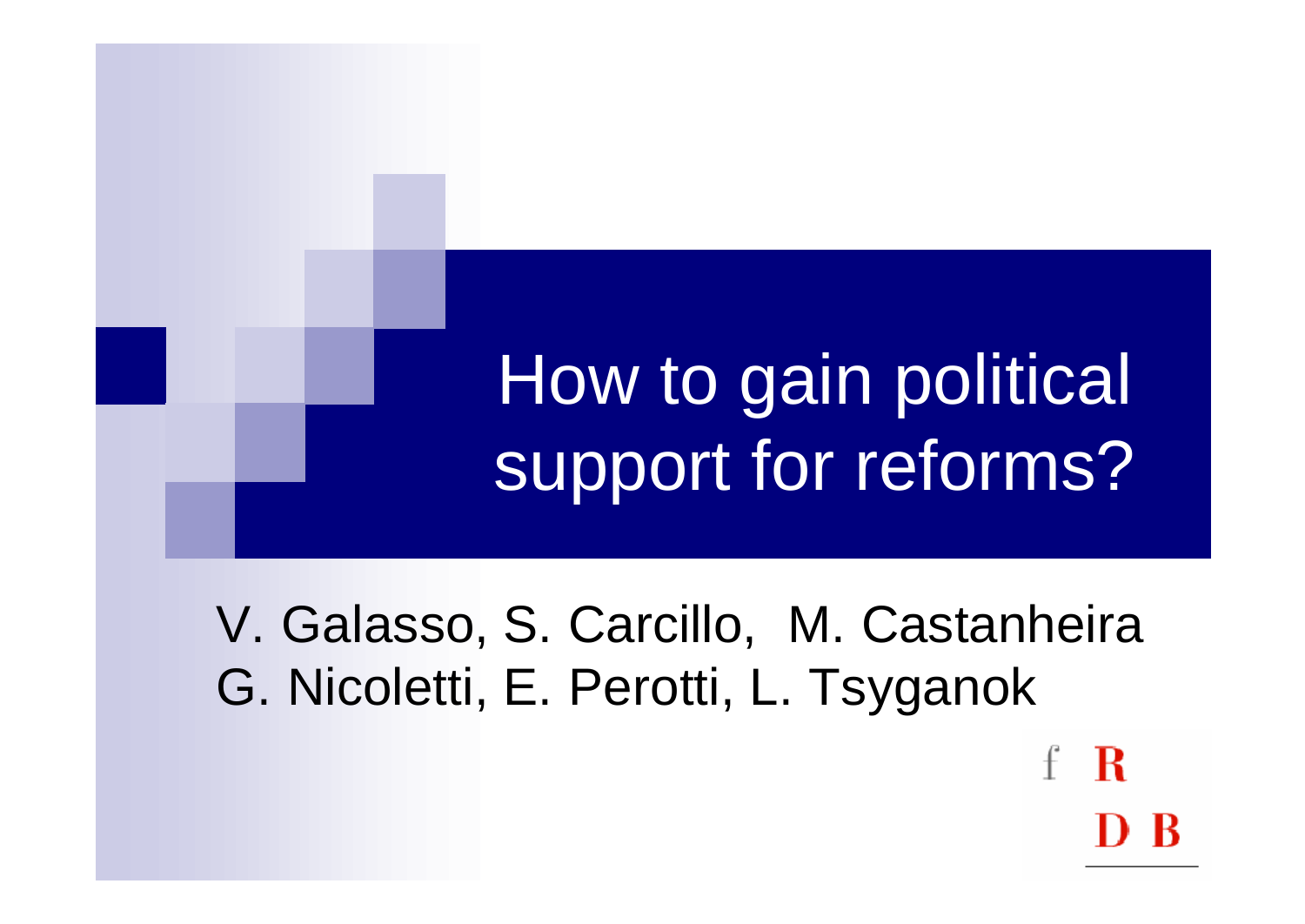## How to address this question?

■ **A priori:** many possible ways

**n** Our goal: provide hints to reformers

#### ■ Our approach:

- $\square$  Learn from past experience
- **□ Analyse successes and failures**
- $\square$  Draw lessons for the future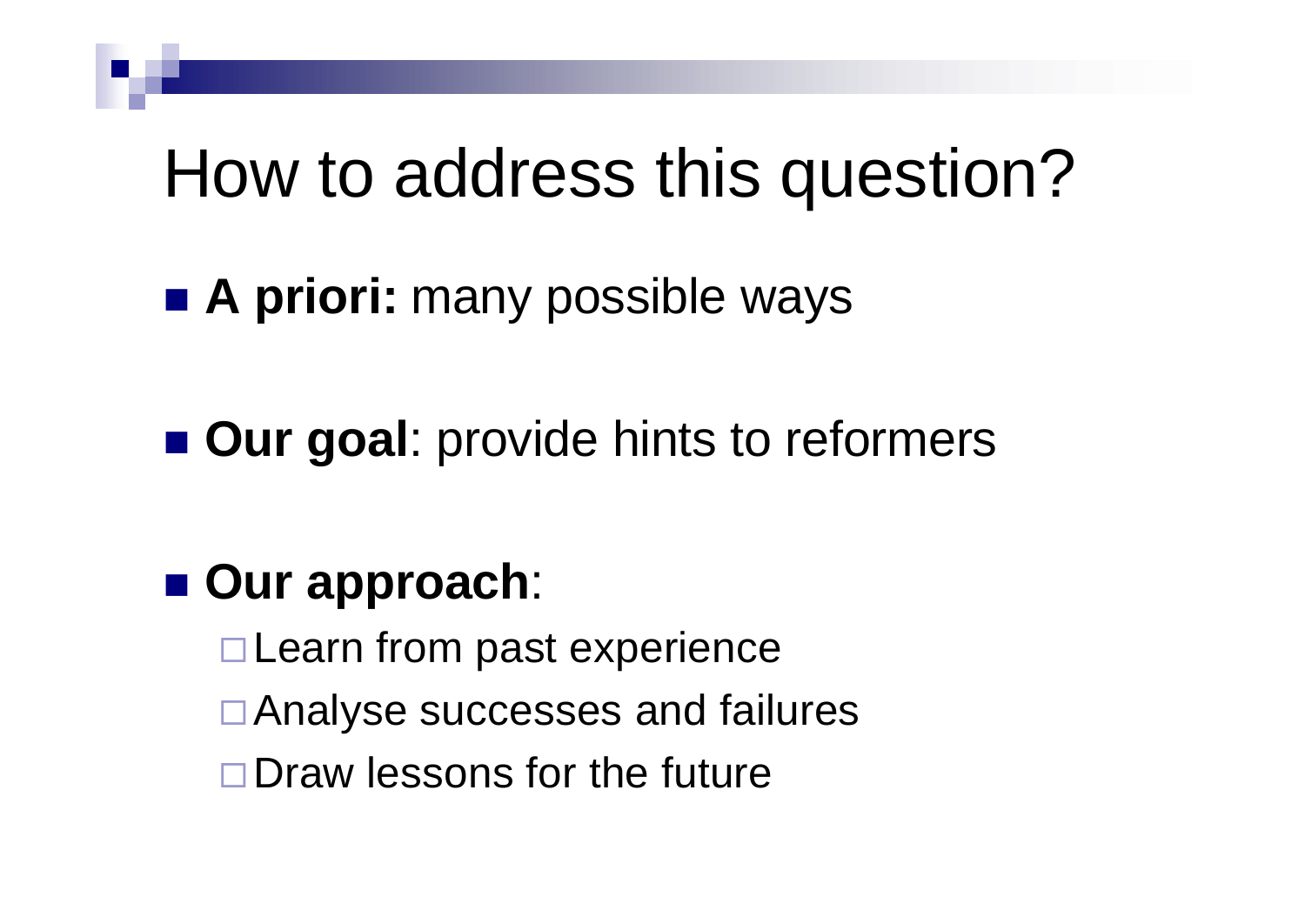### Not a unique recipe

#### ■ "**How**" to reform depends on

- Type of reform
- Electoral system
- $\Box$  Nature of opposition

"Framework conditions"

■ Yet: many common lessons are learnt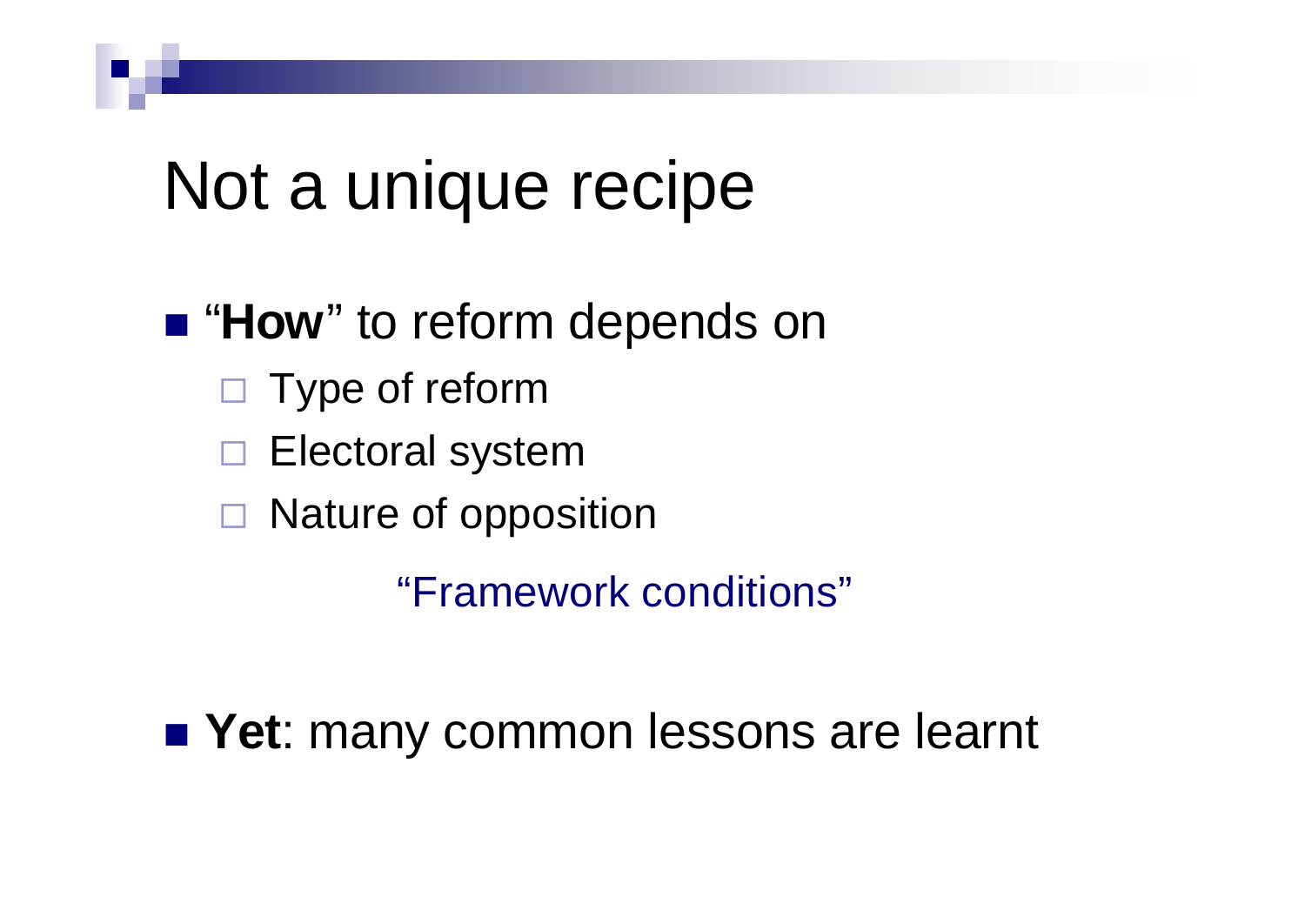### What has been achieved?

#### ■ Many reforms have been implemented

■ Variation across countries and over time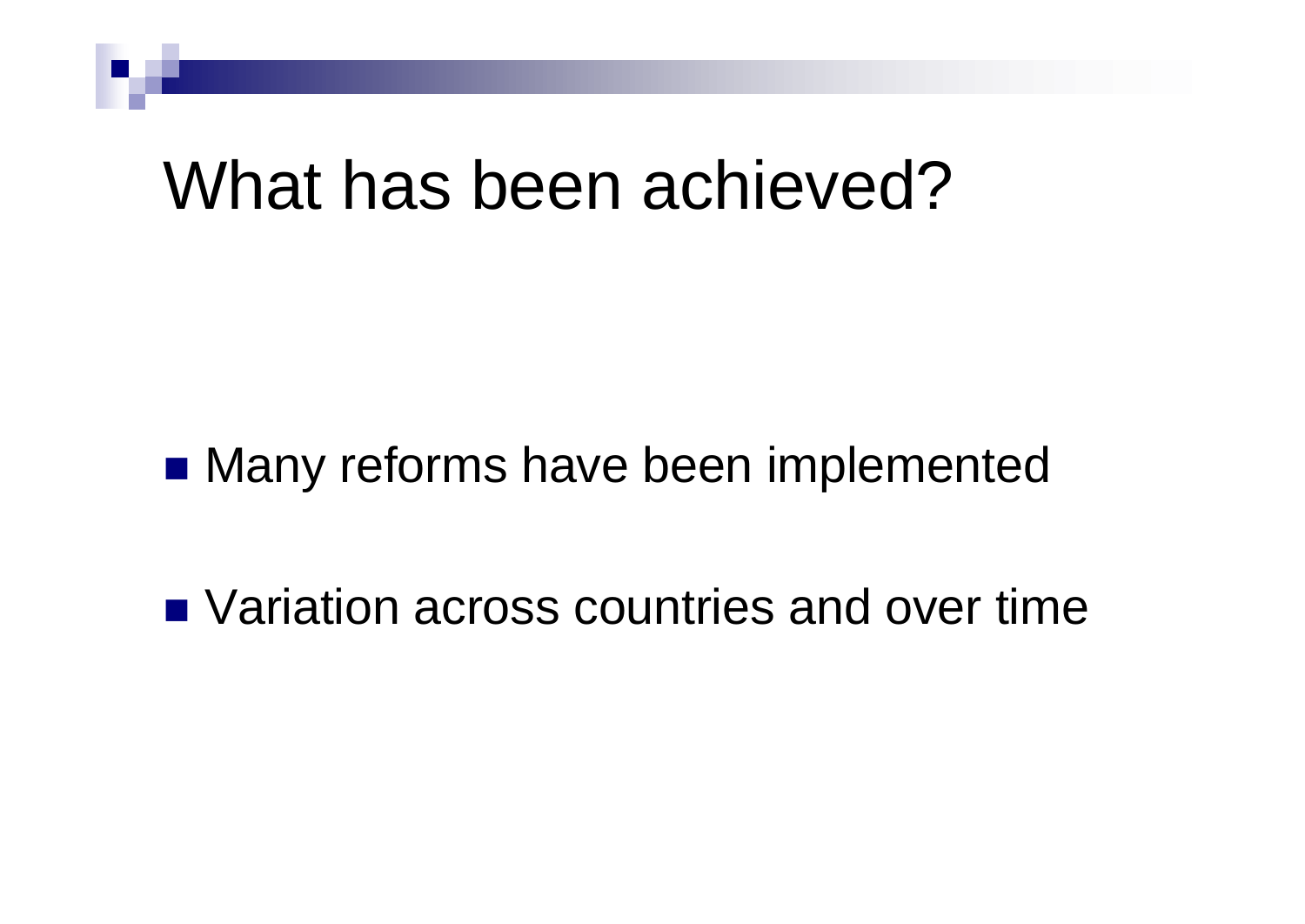### Past regulatory reforms

#### ■ Timing and scope varies across countries

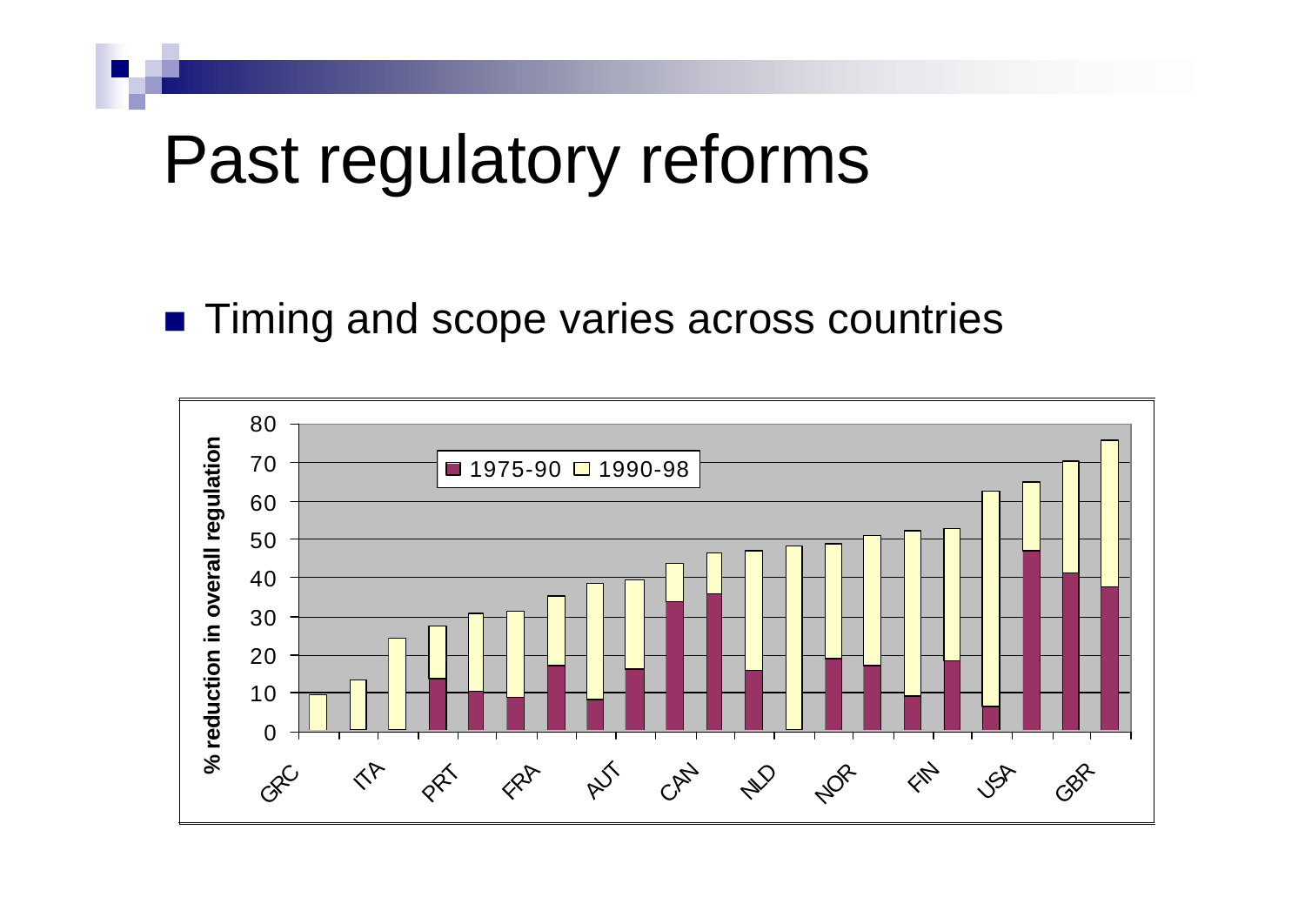### Past regulatory reforms

#### **n** … and across industries

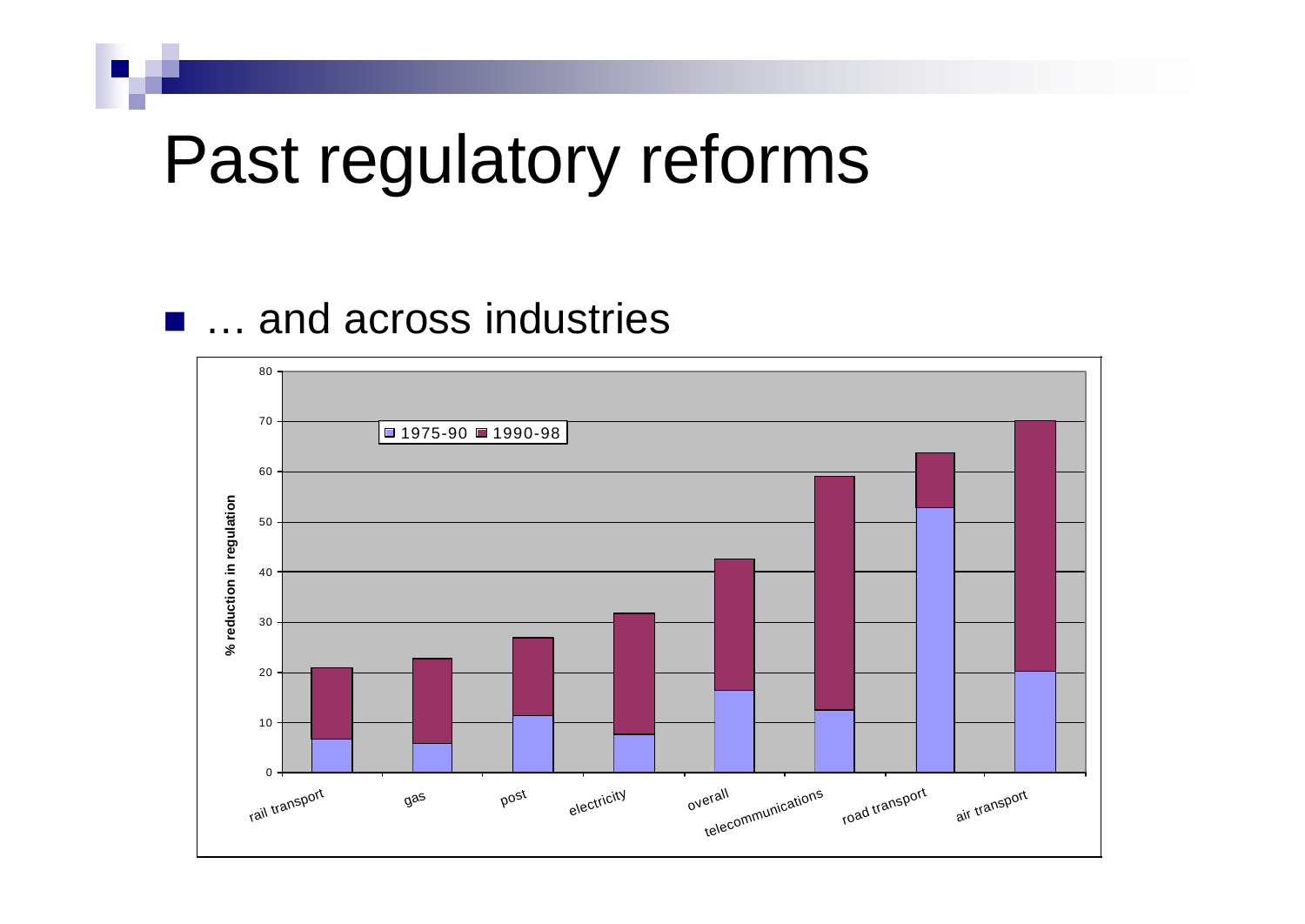### Labour market reforms

■ Several reforms but *both ways* 

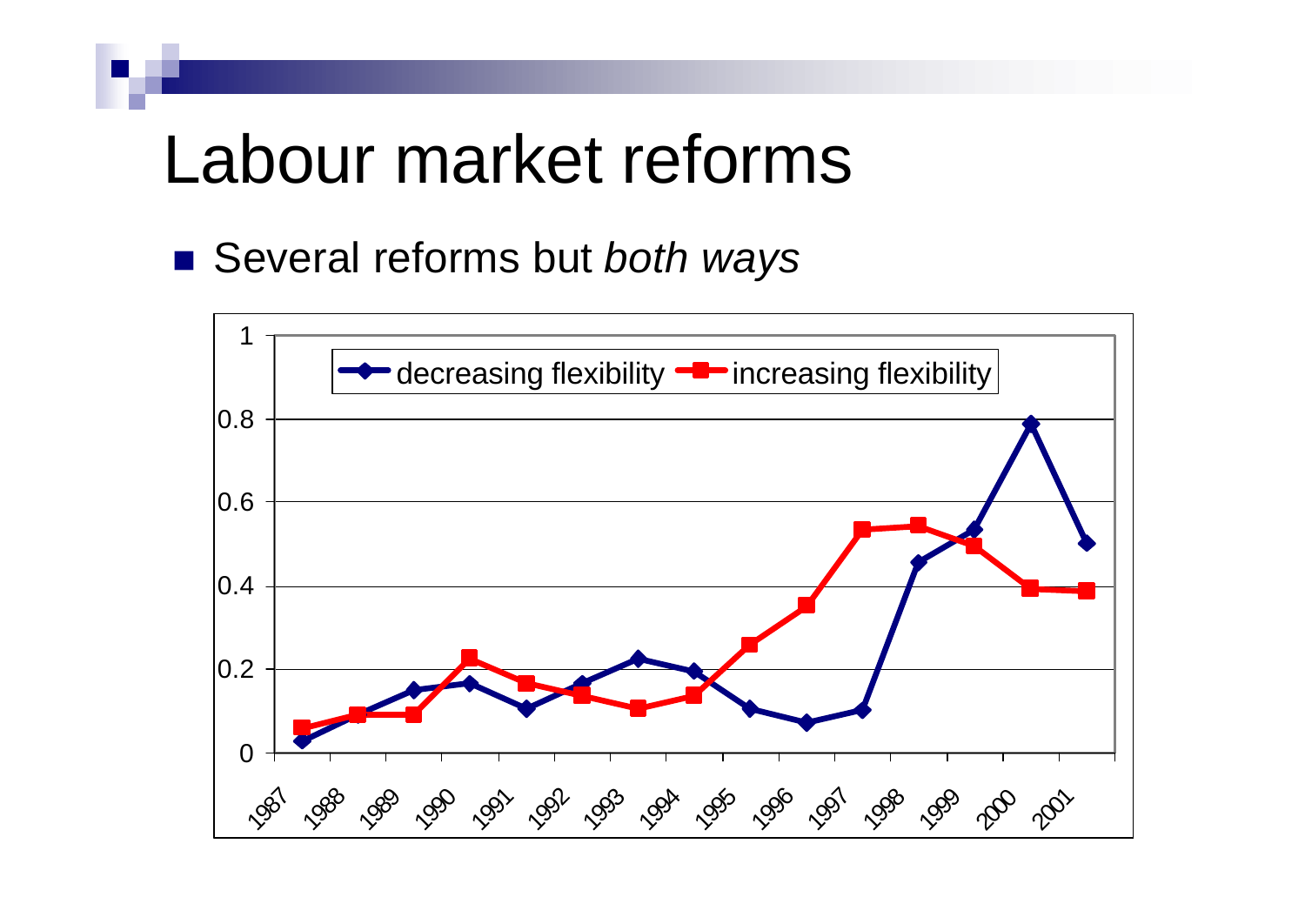## Result: change is only marginal

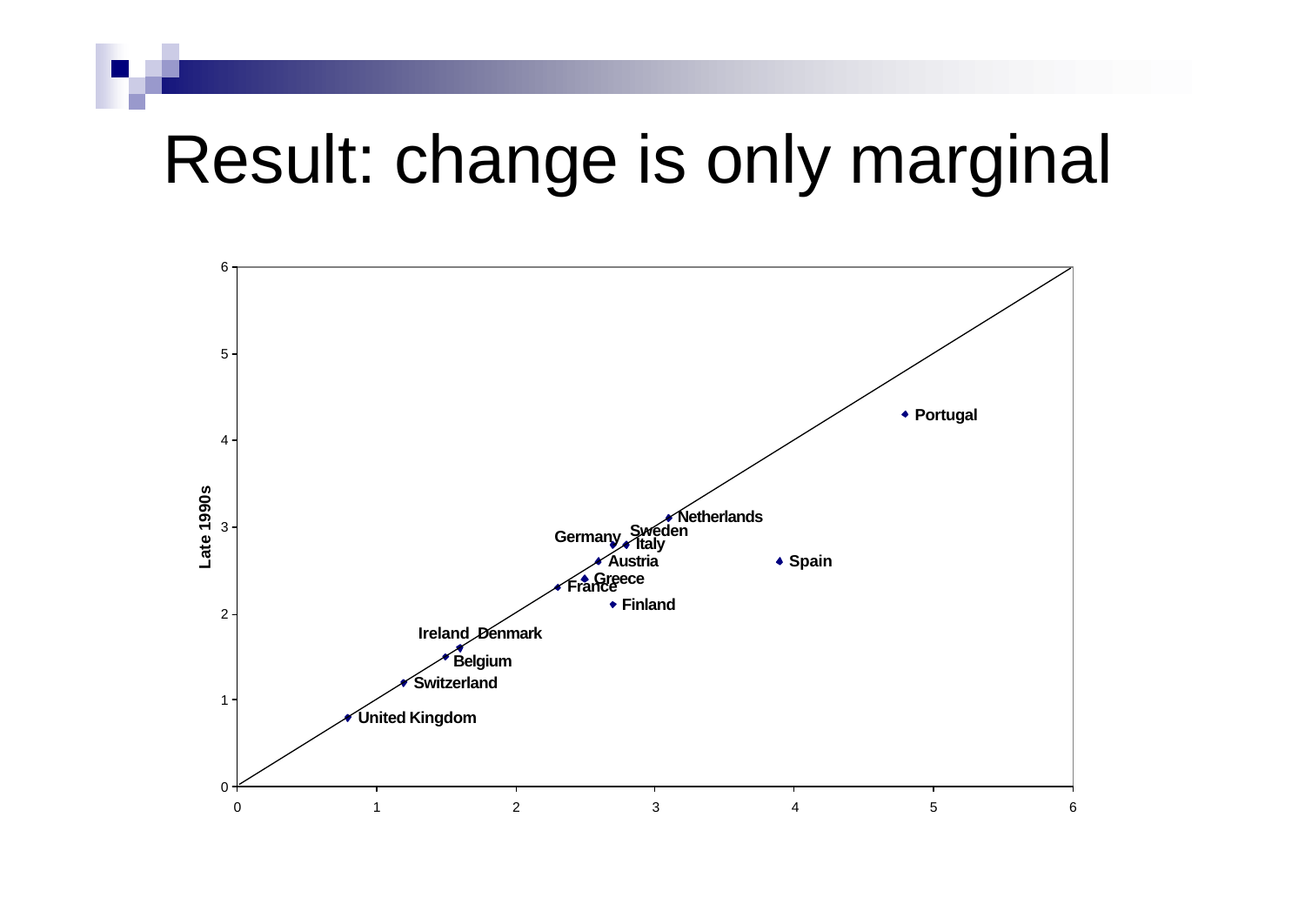### Widespread phenomenon

**n** Pension reforms display a similar pattern (Marginal reforms, 1985-1996)

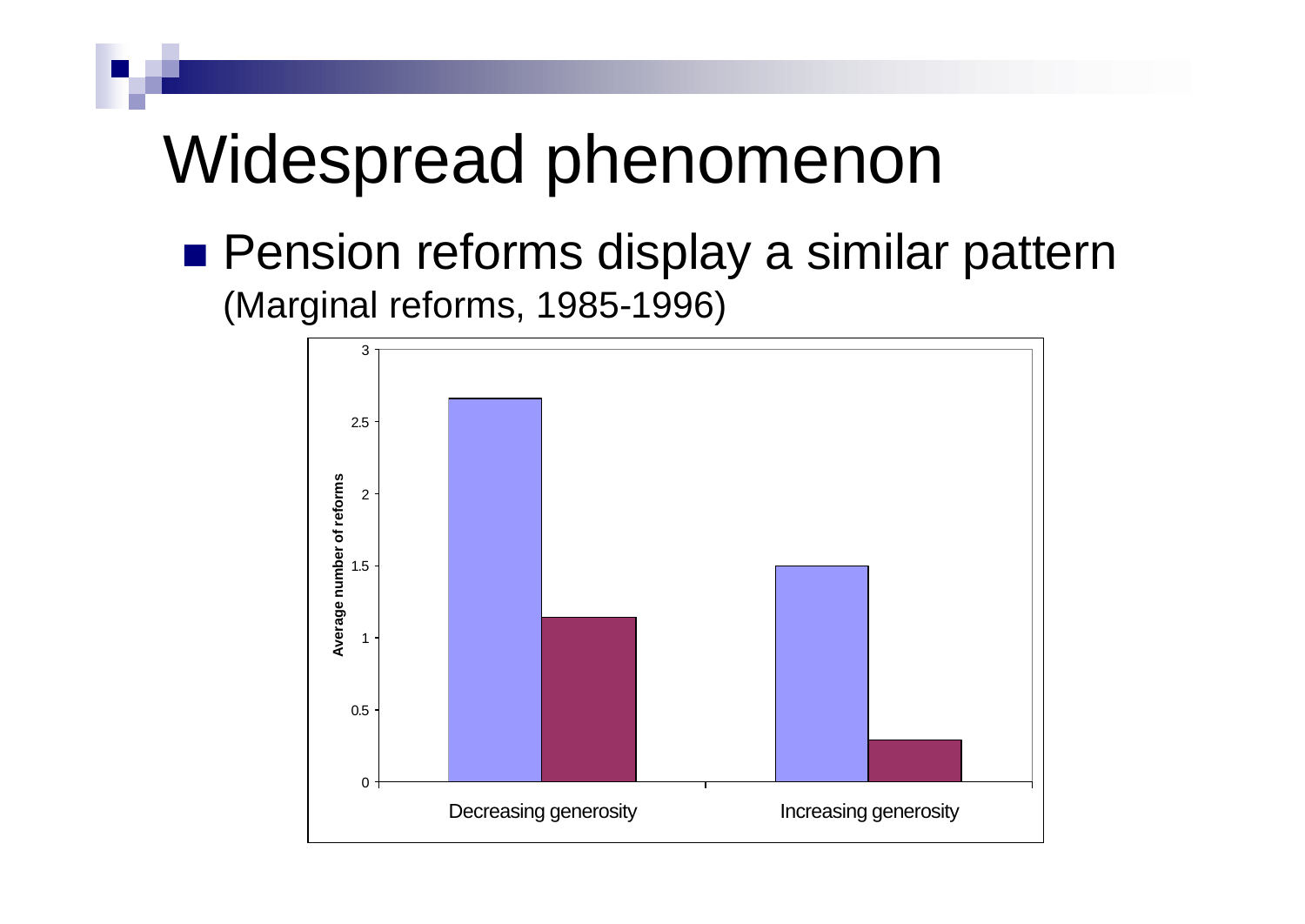### Current debate

#### ■ Economists' "consensus": *Structural reforms are needed*

#### $\blacksquare$  But:

 $\Box$  few reforms actually implemented  $\Box$  those implemented are, at times, reversed

■ Why do *and* undo structural reforms? ■ Why such a slow progress?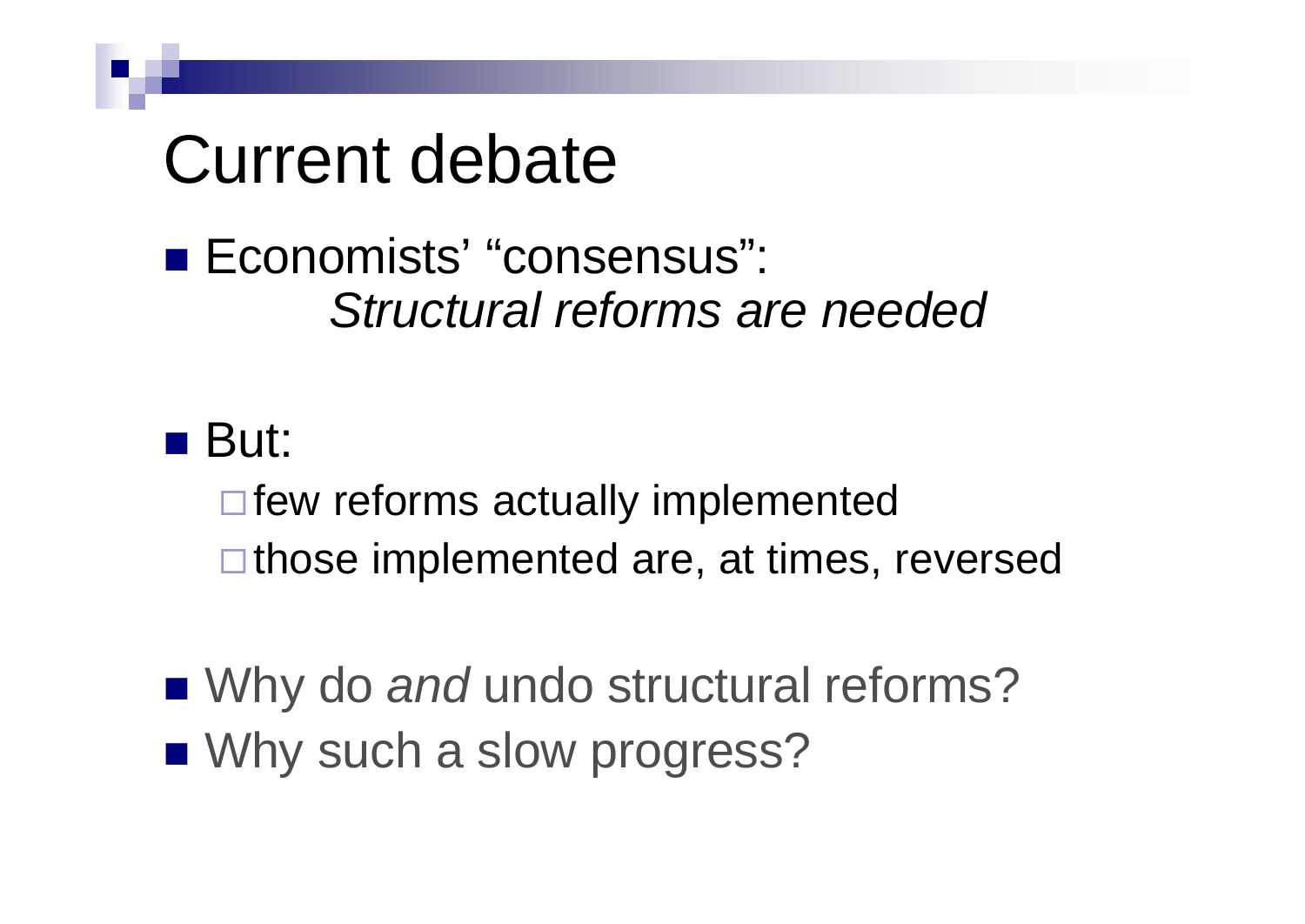## Contents of the report

- **n** Political economy aspects of reforms
- *Case study* approach
	- □ Pensions (Italy, UK)
		- ® Labour market (Denmark, Spain)
	- ® Product markets:
		- Regulatory reforms (Non manufacturing, OECD)
		- **Privatisations (incl. transition countries)**
		- Corporate governance (failures in Russia)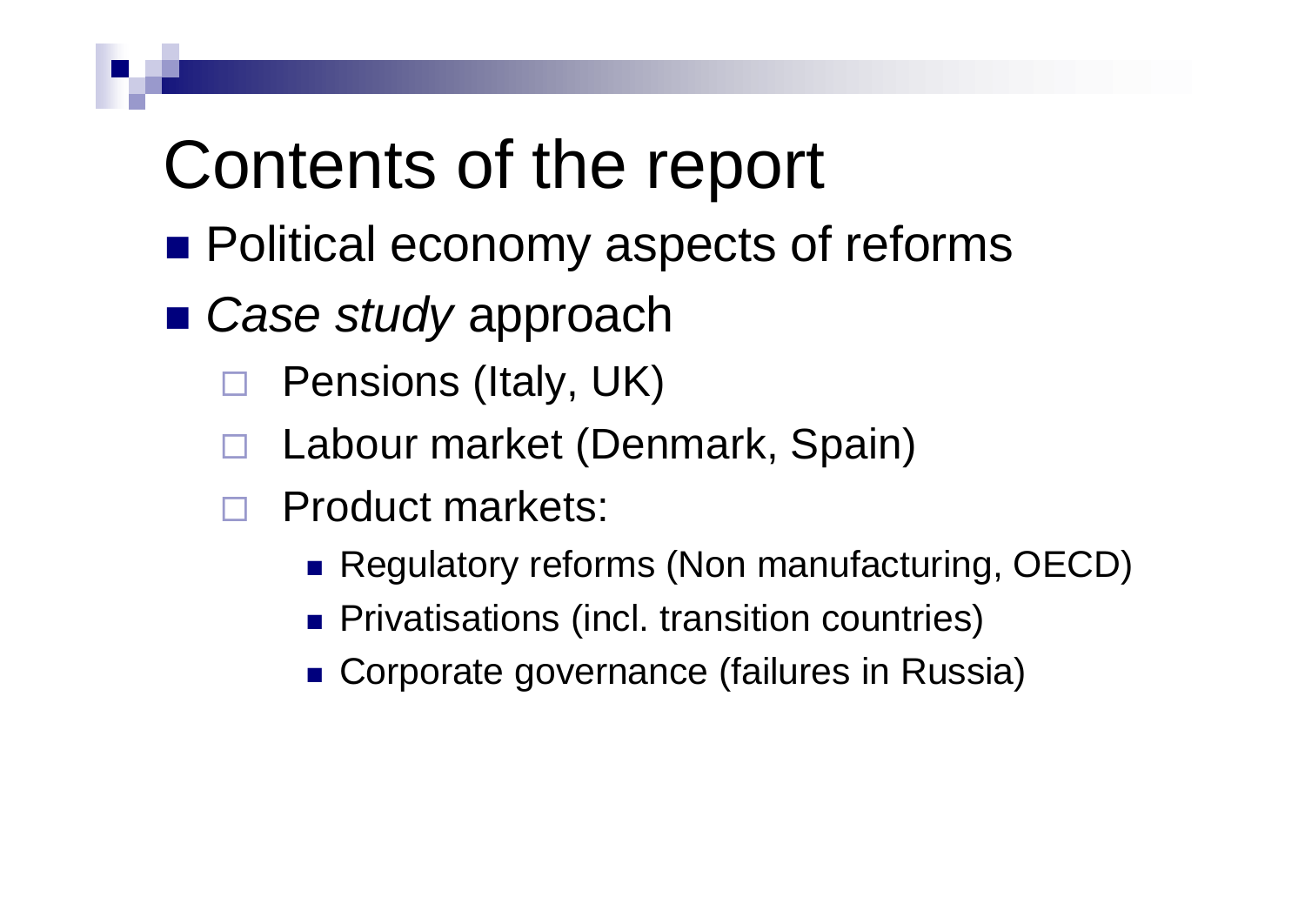### Three main issues

- 1. Why do politicians commit their "capital" to push forward a reform?
- 2. What stands on their way? Where do oppositions come from?
- 3. Do oppositions matter? Can they be circumvented? ⇒ **How to reform?**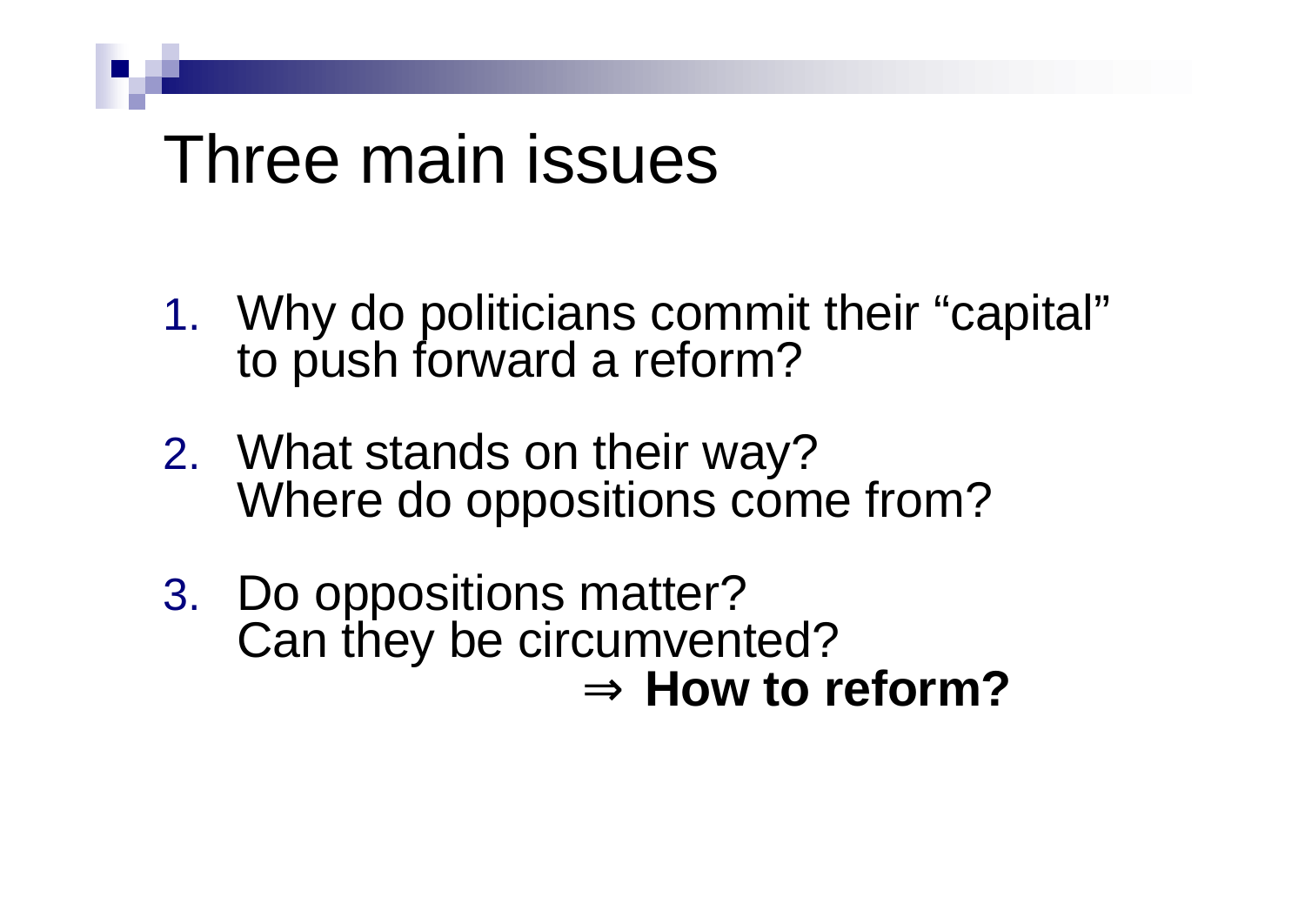**1. Why do politicians commit their "capital" to push forward a reform?**

- Economic opportunities (progress, globalisation,…)
- Cost of status quo

(crises: unemployment, ageing,…)

■ External constraints

(new institutions, changes abroad)

n **Ideology**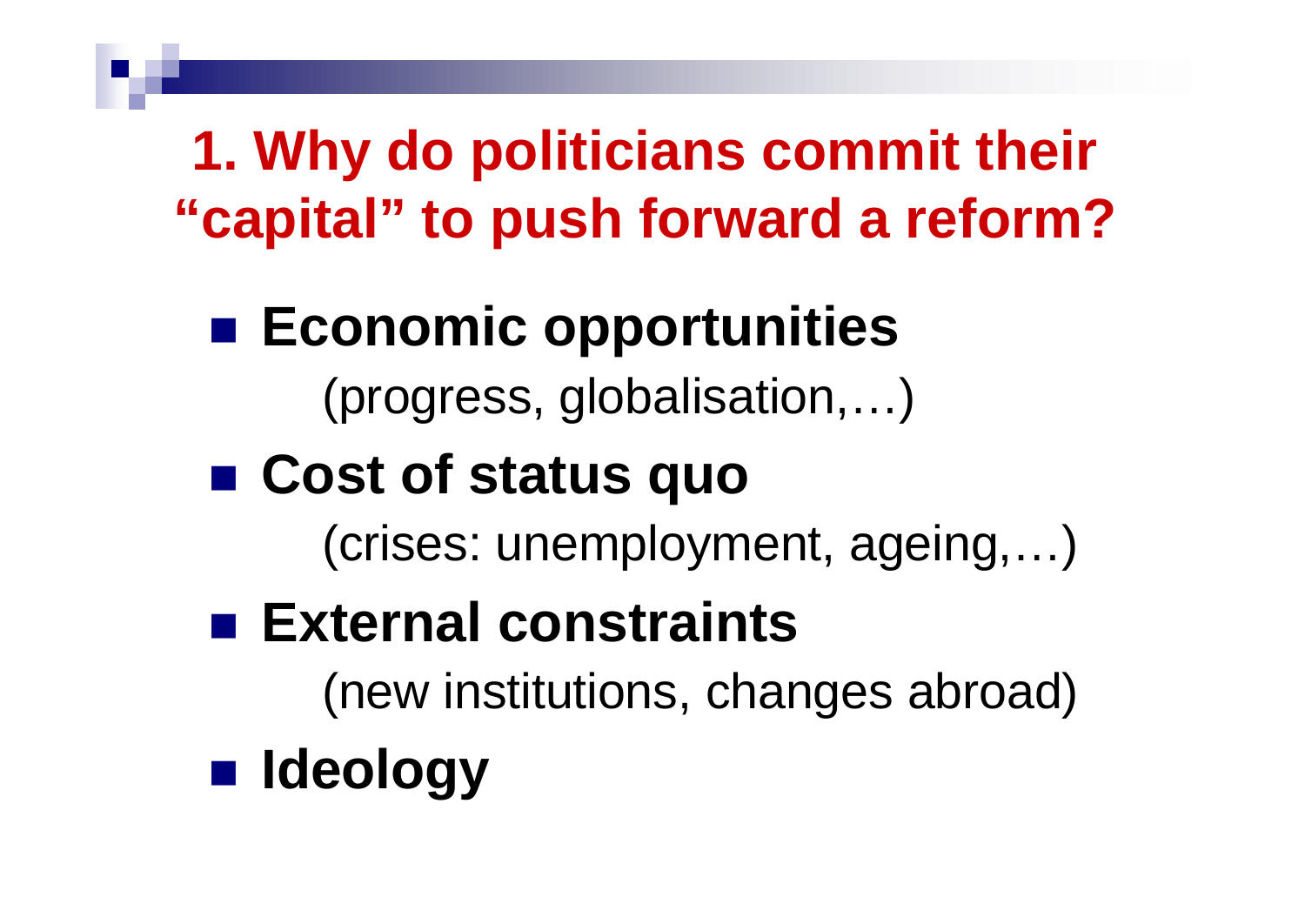**2. What stands on their way? Where do oppositions come from?**

### ■ Electoral incentives: *losers*

(politicians want to ensure reelection)

### ■ Status quo bias

(uncertainties: aversion to reforms)

### n **Veto players**

(institutions create own constituency)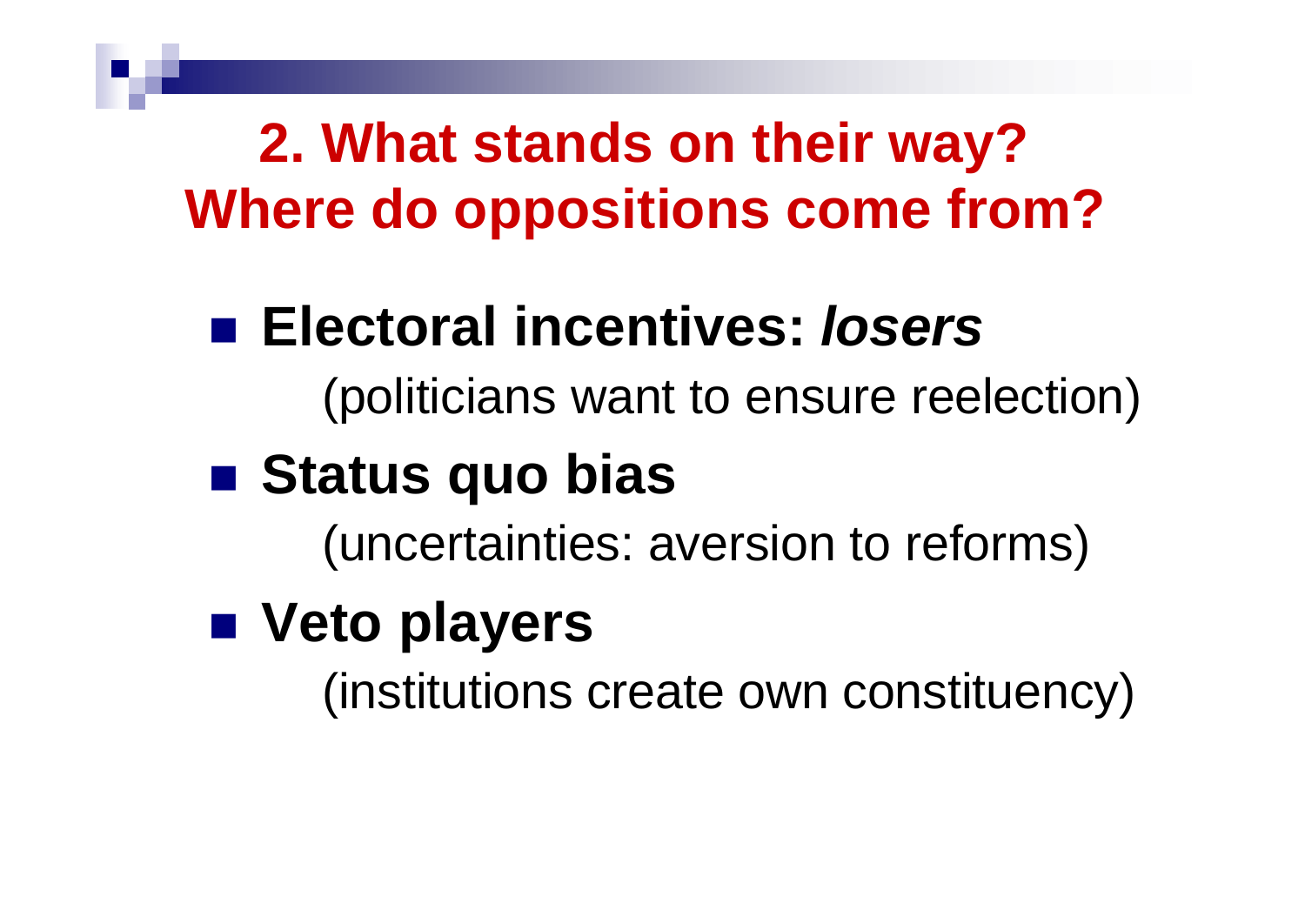### **3. How to reform? A few possible "recipes"**

- **Exploit parliamentary majority**
- Tailor reform to widen political base
- **Divide & conquer** 
	- Divide oppositions
	- ® Trickle down effects
- **Exploit external constraints**
- n Inform voters (reduce uncertainty)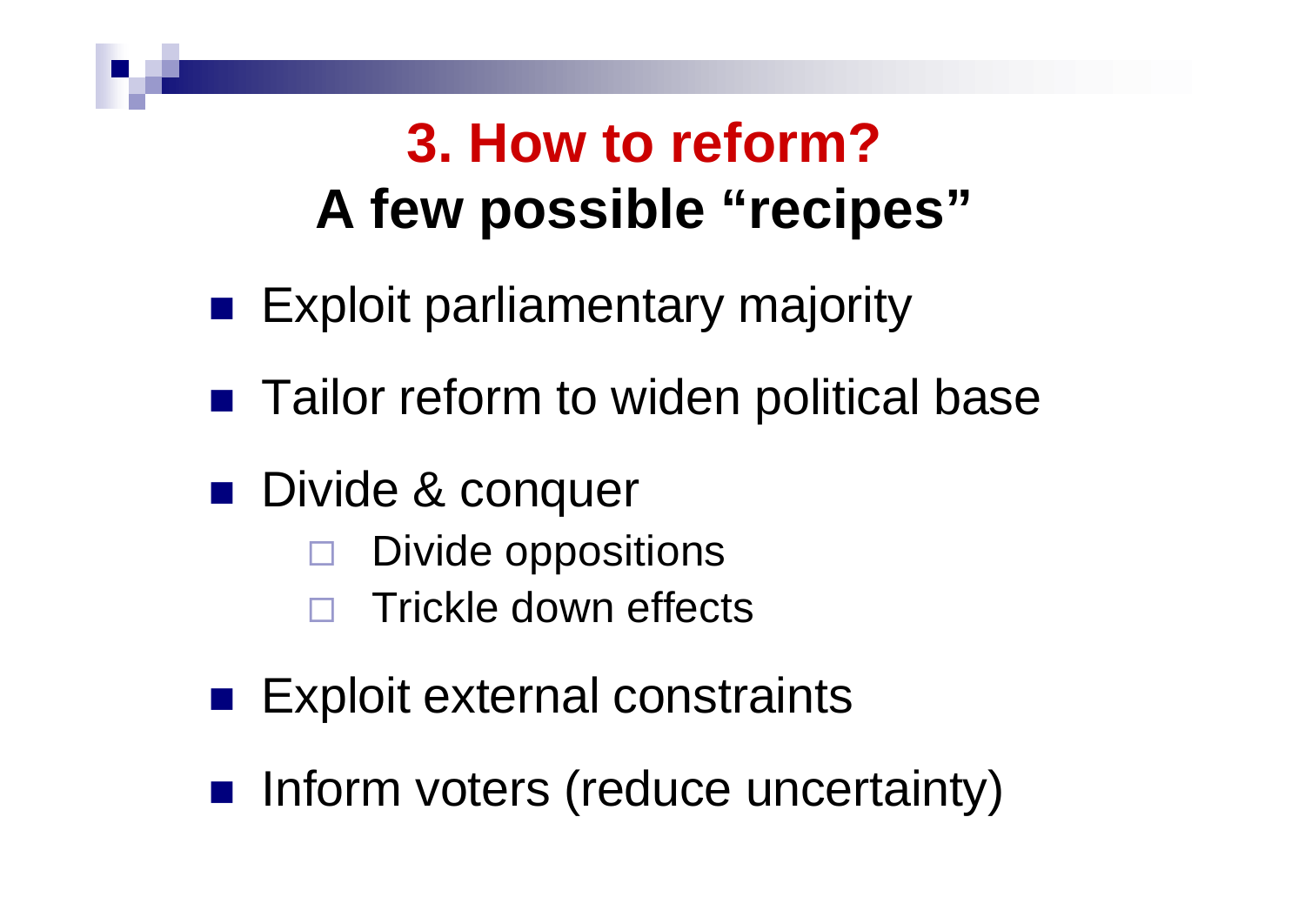- Strong government may impose reform □ Elected on a *pro-reform* platform *Impose* reforms
	- Constraints:
		- ® parliamentary majority = political support (no veto player)
		- party must ensure reelection (support along party lines)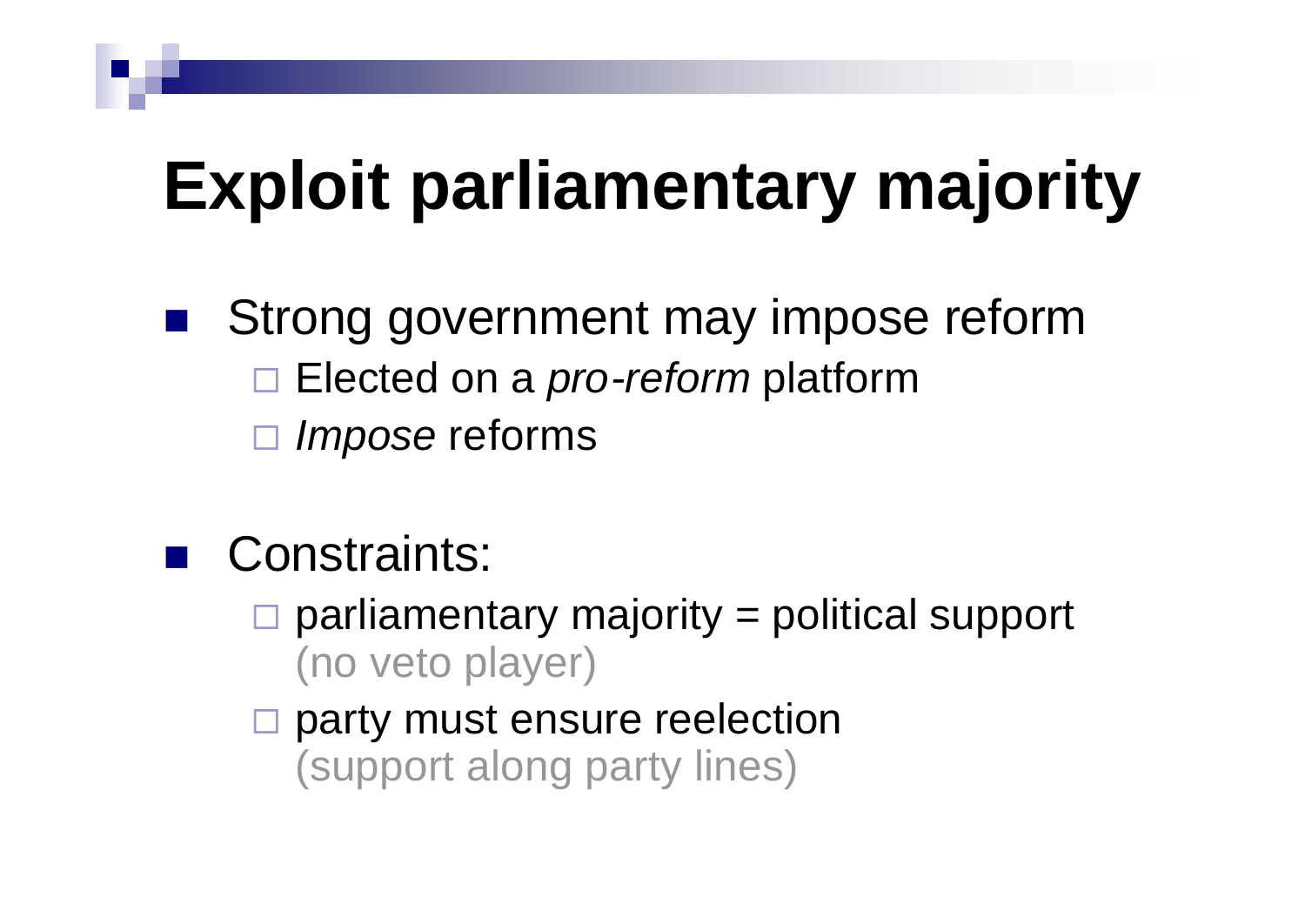- 1986: Thatcher pension reform
	- ® Retrenched public pension pillar (SERPS)
	- Introduced private pension funds
	- Accompanied by privatisations
	- Target of the reform: Middle class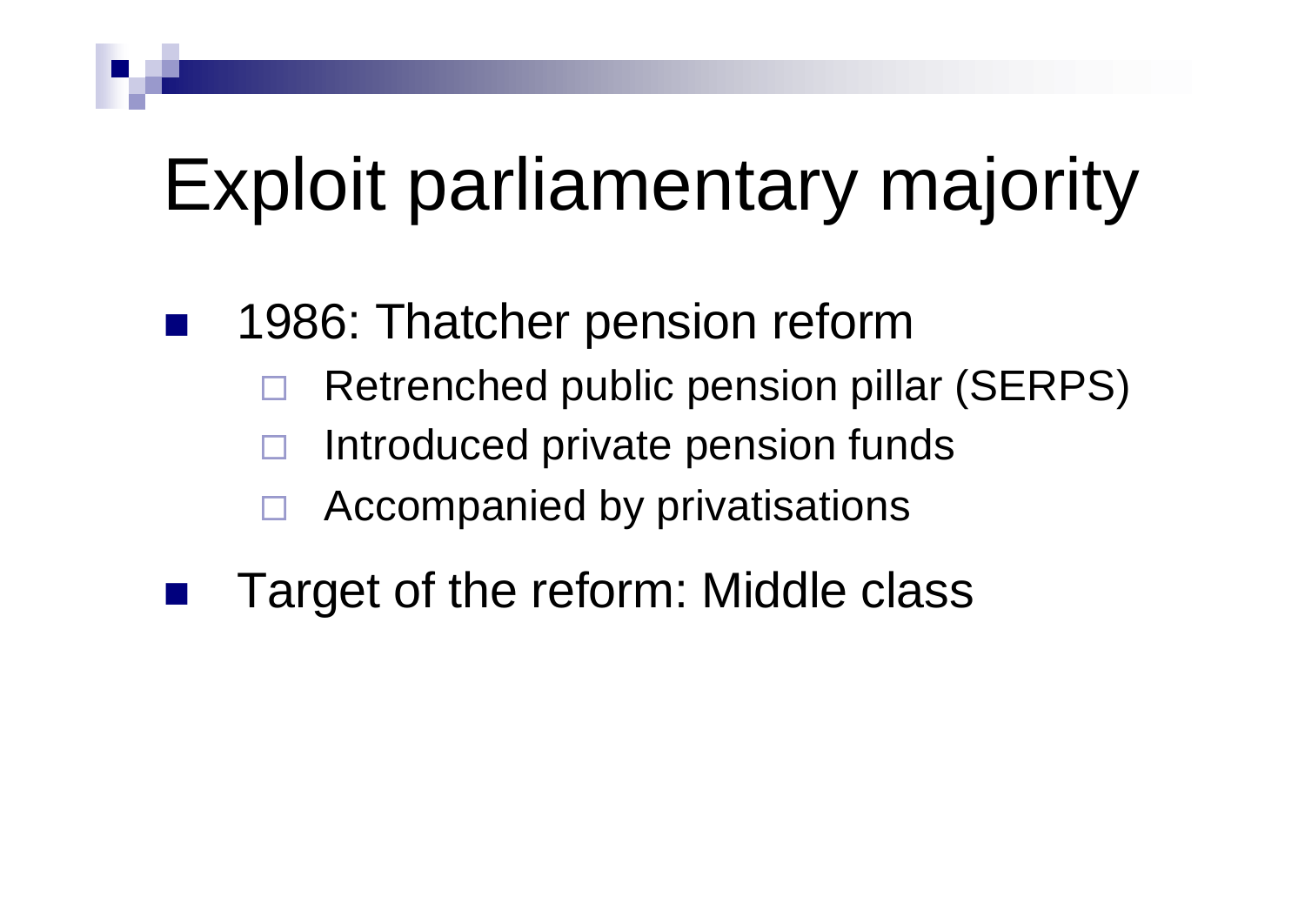#### Targeting the middle class

**Retirees' Income by Income Group and Composition**

| Source                                 | <b>Quintiles</b> |                |       |       |       |
|----------------------------------------|------------------|----------------|-------|-------|-------|
|                                        |                  | $\overline{2}$ | 3     |       |       |
| <b>State Pension</b>                   | 11.31            | 59.89          | 50.05 | 38.80 | 23.37 |
| <b>Means-tested</b><br><b>Benefits</b> | 9.40             | 13.48          | 19.90 | 11.26 | 5.49  |
| <b>Other Benefits</b>                  | 6.44             | 8.27           | 8.94  | 12.30 | 9.56  |
| <b>Private Pensions</b>                | 7.97             | 13.41          | 15.05 | 26.61 | 38.11 |
| Investment                             | 3.84             | 3.57           | 3.74  | 6.72  | 13.24 |
| <b>Earnings</b>                        | 0.97             | 1.39           | 2.31  | 4.31  | 10.24 |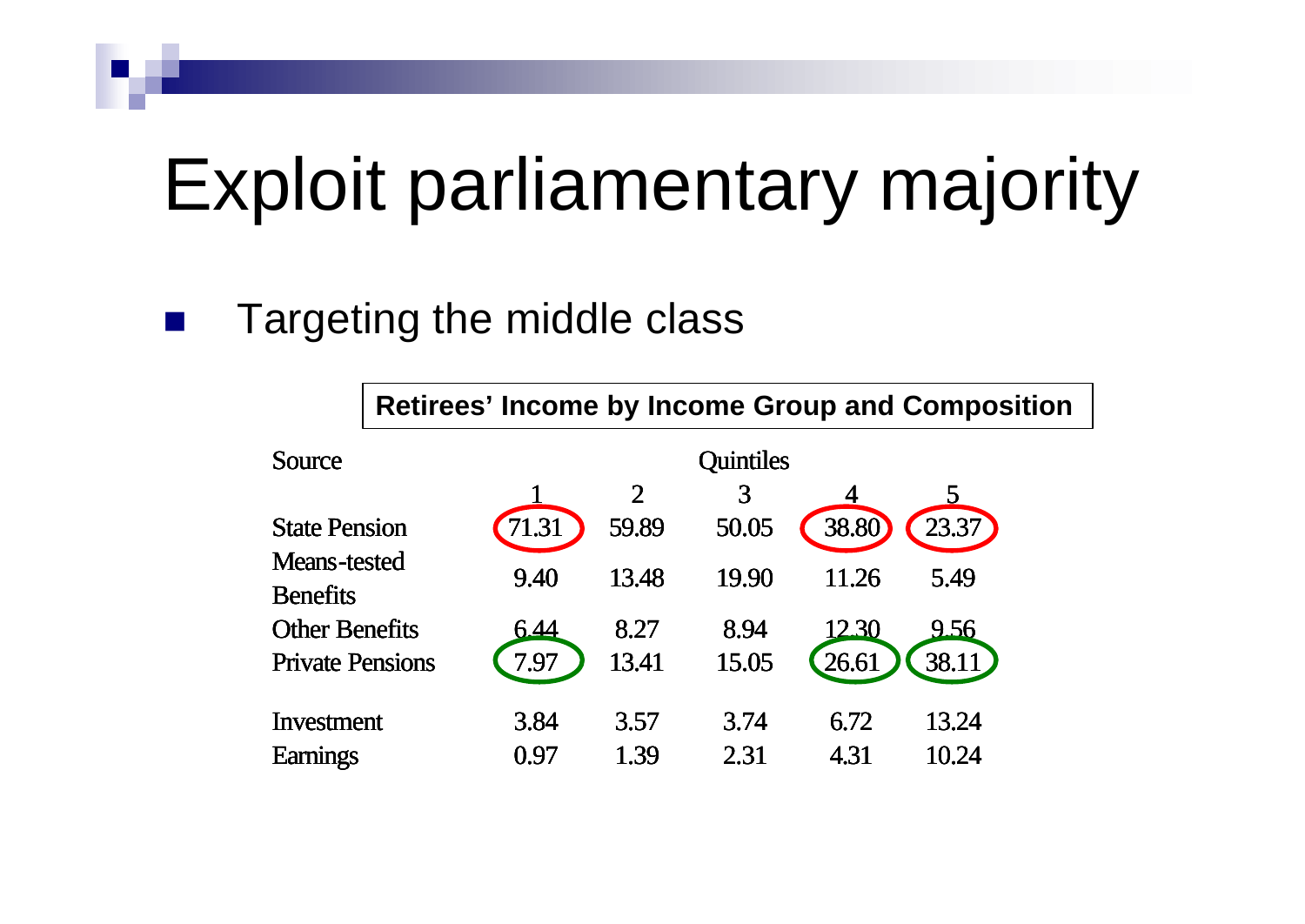- 1986: Thatcher pension reform
	- ® Retrenched public pension pillar (SERPS)
	- Introduced private pension funds
	- Accompanied by privatisations
	- Target of the reform: Middle class
- Effect: created constituency (reelection)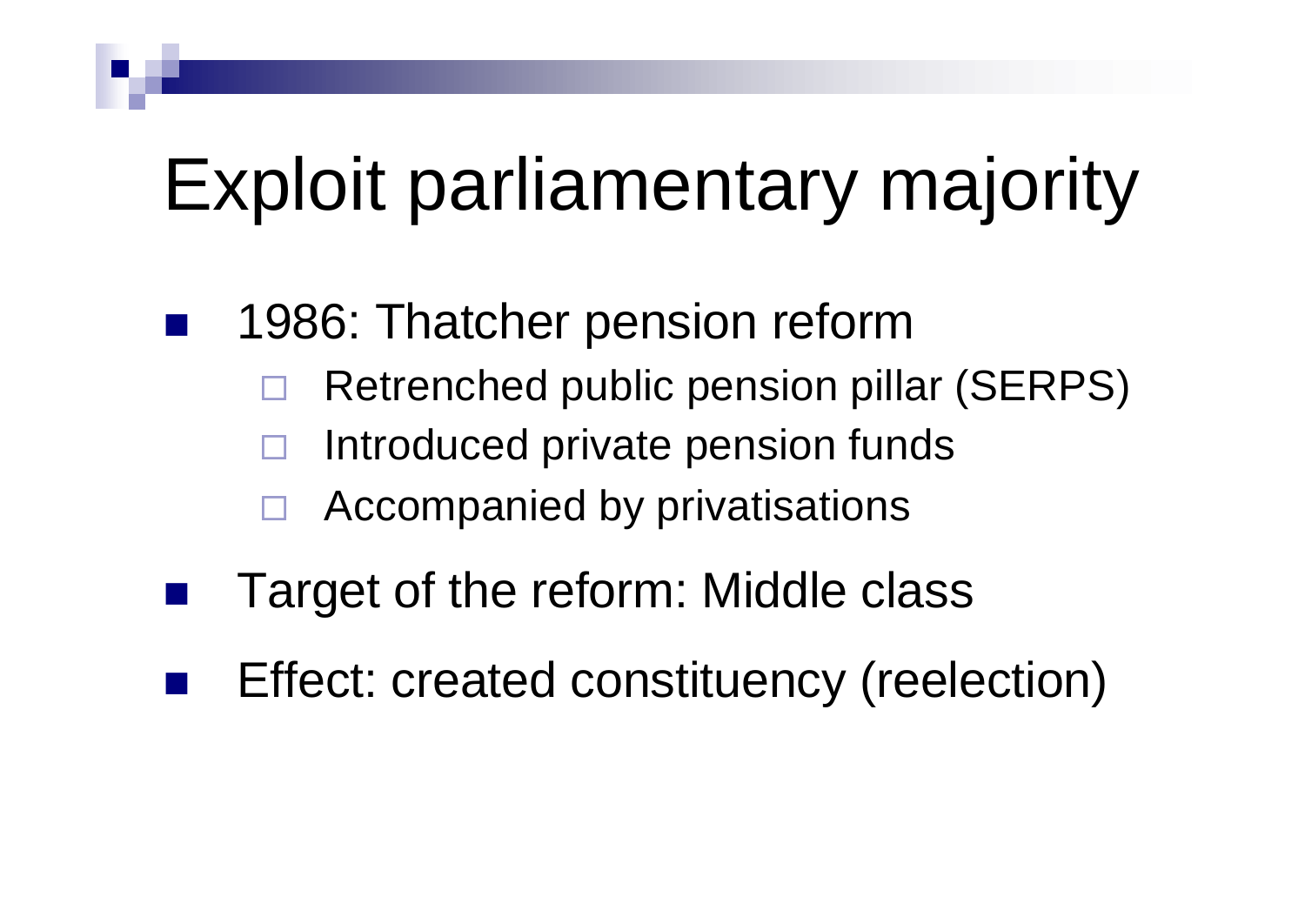#### Ensuring re-election

| <b>Vote shares and Parliament Seats in British Elections 1979-92</b> |                                     |              |              |                     |                                    |              |
|----------------------------------------------------------------------|-------------------------------------|--------------|--------------|---------------------|------------------------------------|--------------|
| Year                                                                 | <b>Conservative</b><br><b>Party</b> |              |              | <b>Labour Party</b> | <b>Liberal</b><br><b>Democrats</b> |              |
|                                                                      | <b>Votes</b>                        | <b>Seats</b> | <b>Votes</b> | <b>Seats</b>        | <b>Votes</b>                       | <b>Seats</b> |
|                                                                      |                                     |              |              |                     |                                    |              |
| 1979                                                                 | 43.3%                               | 339          | 36.9%        | 268                 | 13.8%                              | 11           |
| 1983                                                                 | 42.4%                               | 396          |              | 209                 | 25.4%                              | 23           |
| 1987                                                                 | 42.4%                               | 375          |              | 229                 | 12.8%                              | 17           |
| 1992                                                                 | 41.9%                               | 336          | 34.4%        | 271                 | 17.8%                              | 20           |
| 1997                                                                 | 31.5%                               | 165          | 44.4%        | 418                 | 17.6%                              | 46           |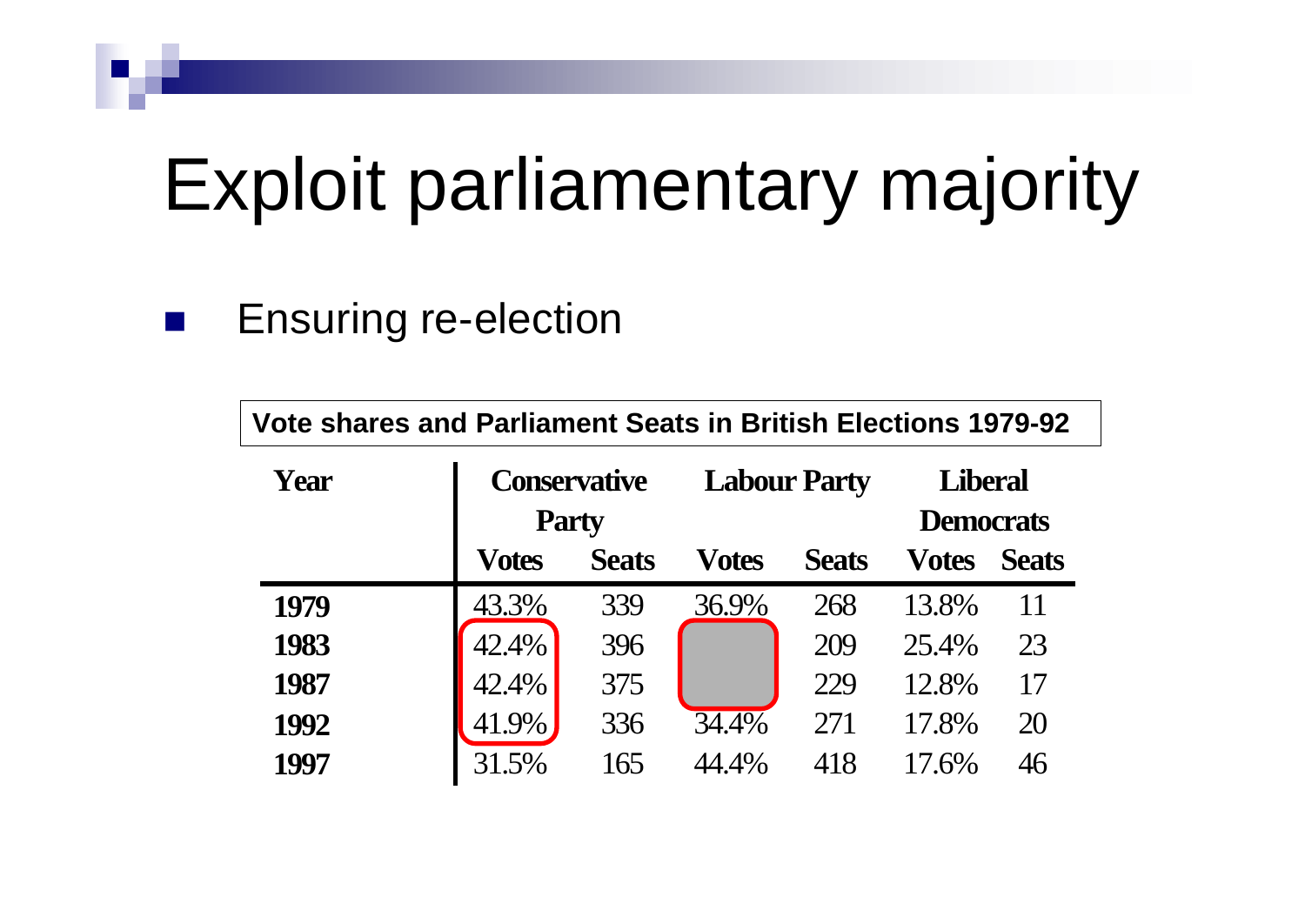- 1986: Thatcher pension reform
	- ® Retrenched public pension pillar (SERPS)
	- Introduced private pension funds
	- Accompanied by privatisations
	- Target of the reform: Middle class
- Effect: created constituency (reelection)
- Yet: partial reversal in 1999 (Blair)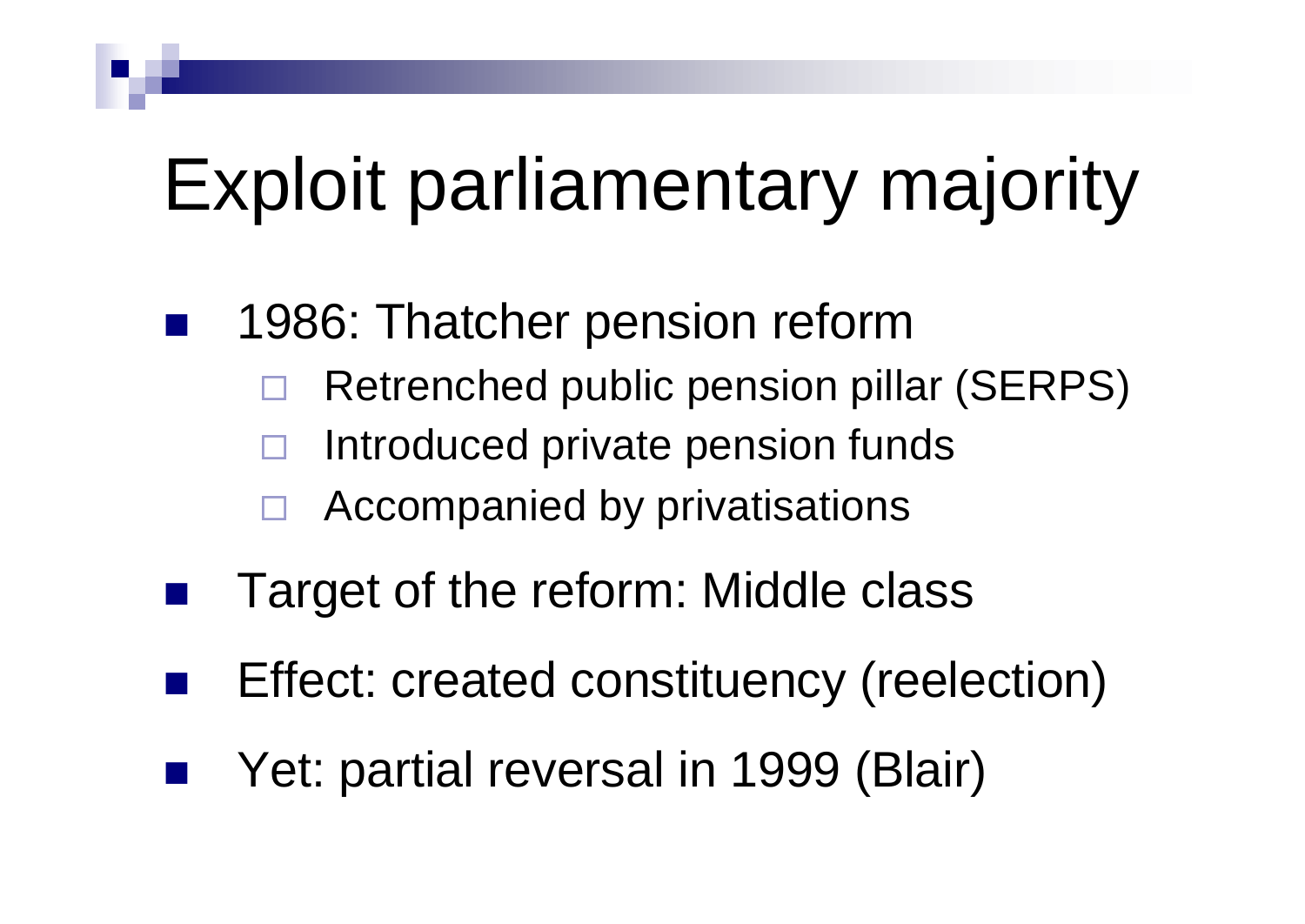## "Pushing" reforms: momentum

#### **n** Transition countries

- **Some countries:** fast reforms built support
- ® **But**: *too much* "big bang"
- □ **Also**: legislative reform ? implementation (Russia)
- Rationale: create "critical mass" effects
	- Coordinate expectations towards reforms
	- Shifts the debate & creates momentum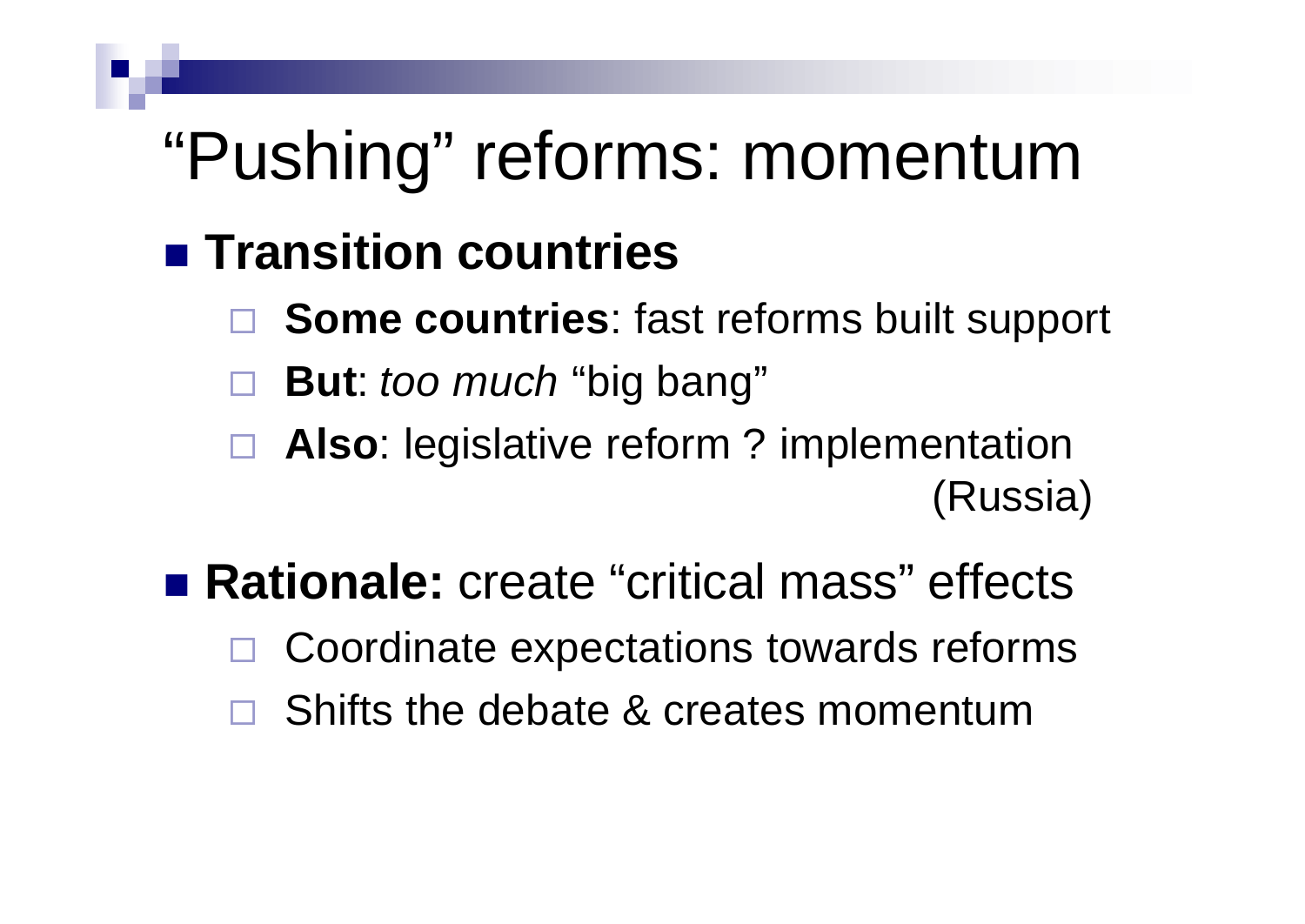## Other Cons:

- **u UK:** partial reversal in 1999 (Blair)
- **n Imposing radical reforms not always** feasible
- Often: *veto players* can block reforms

#### **Noteworthy failures:**

- ® **1994**: Berlusconi's pension reform
- ® **1995**: Juppé's labour market reform
- ® **2001**: Rasmussen's labour market reform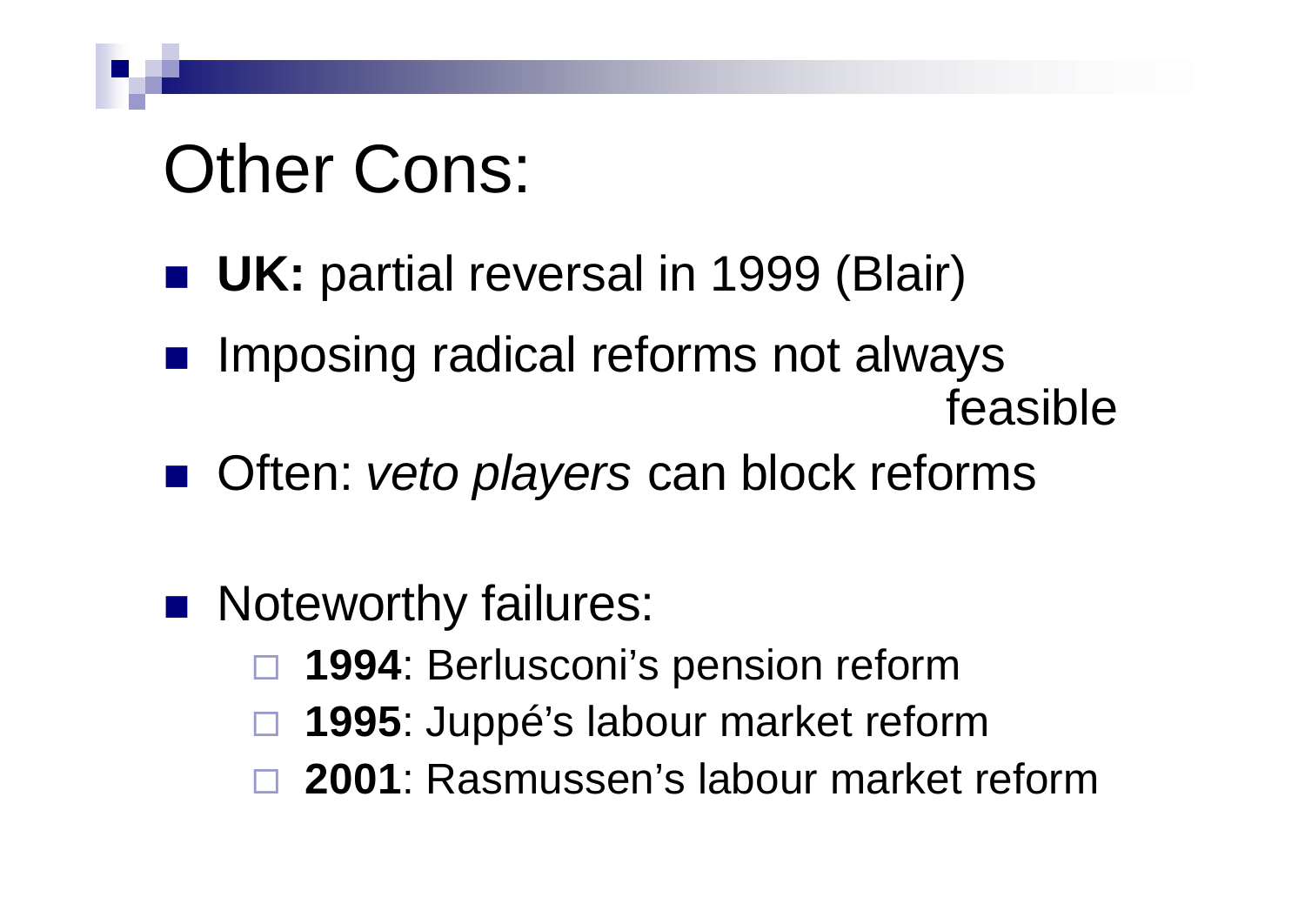# Failed Berlusconi reform

Italy: Early retirees & Lega Nord support (1994)

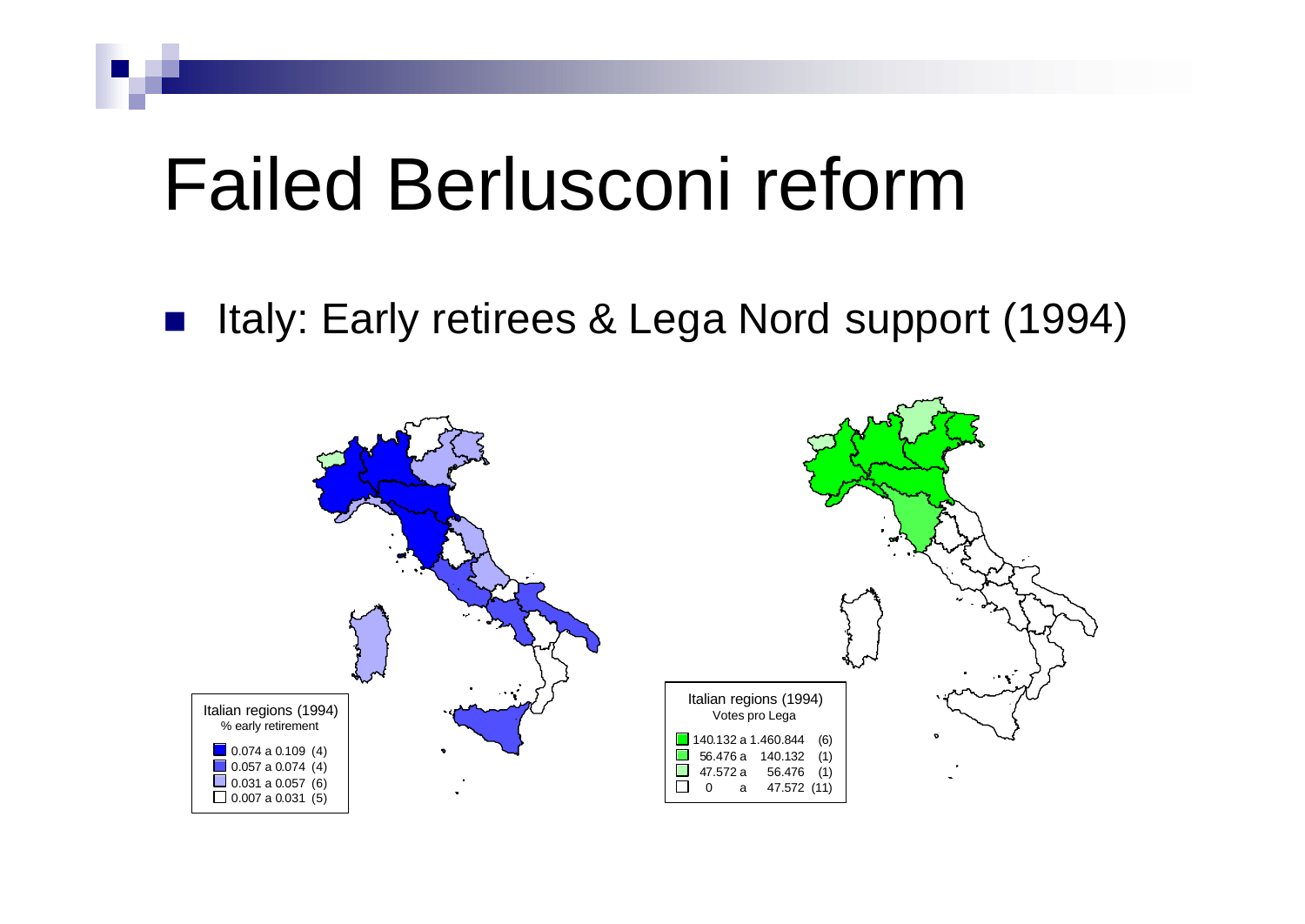### 2001

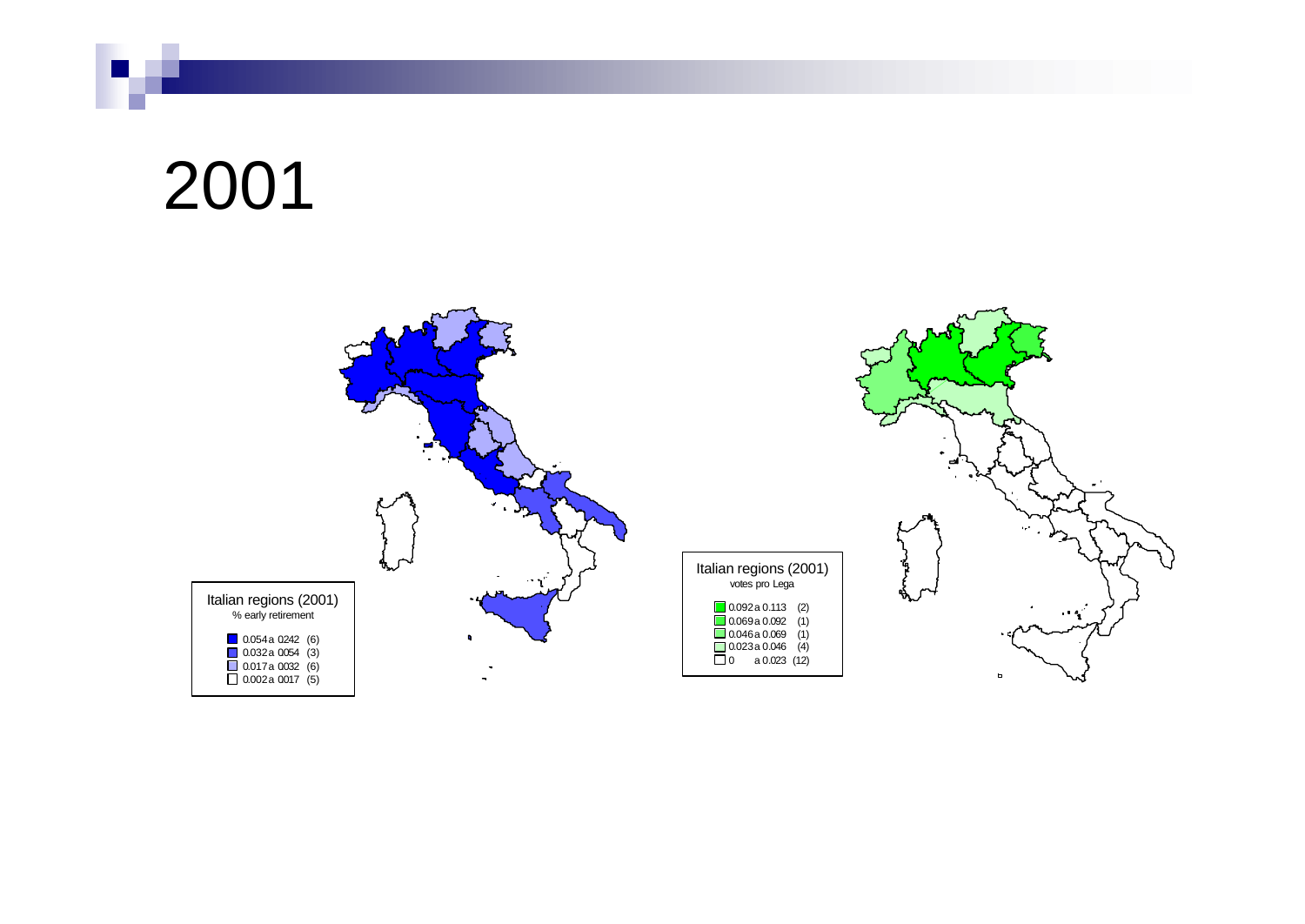#### **Next possible "recipe"**

**Exploit parliamentary majority** 

### ■ Widen your political base

- **n** Divide & conquer
	- **Divide oppositions**
	- **Trickle down effects**
- **Exploit external constraints**
- n Inform voters (reduce uncertainty)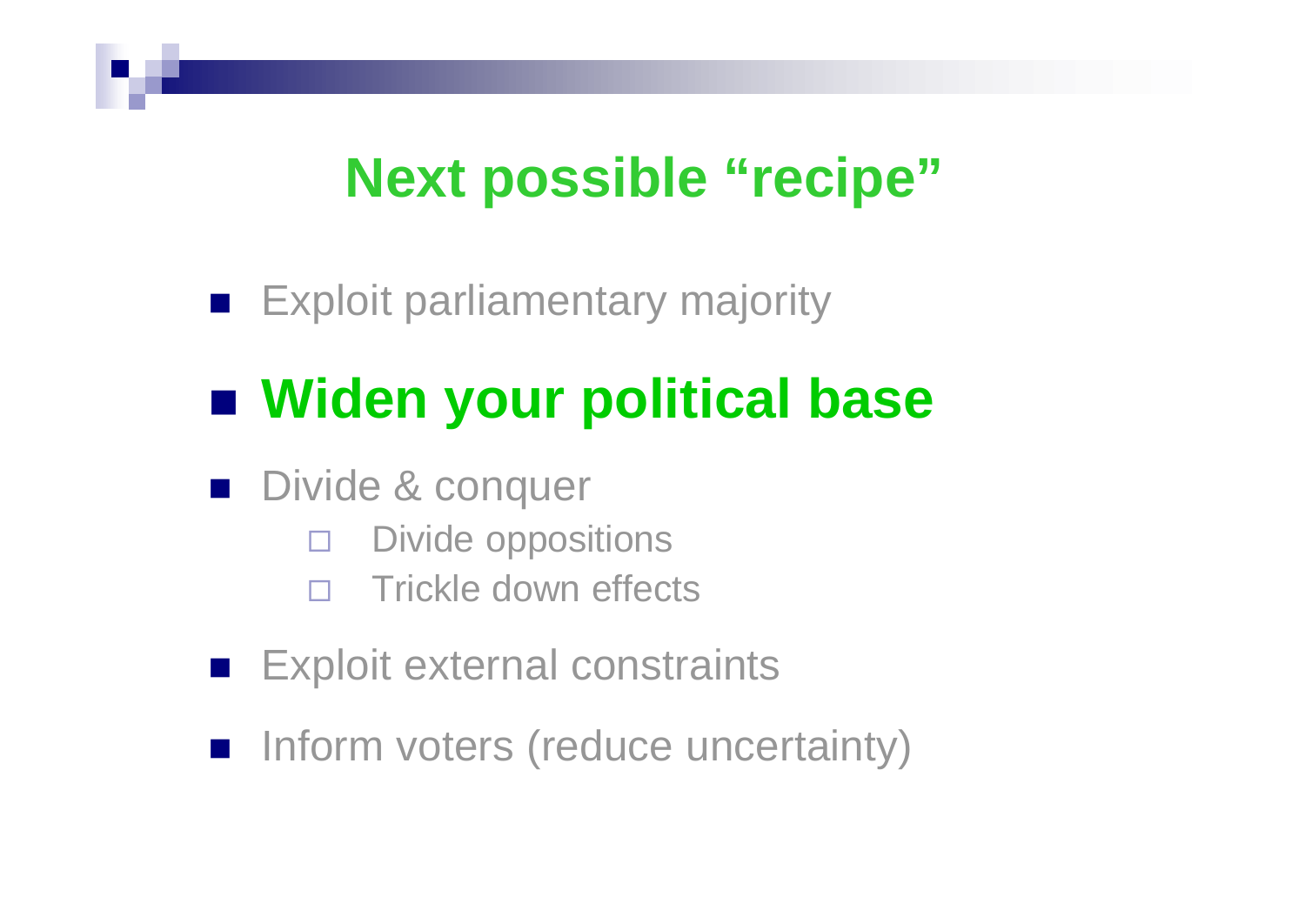- *Confrontation strategy:* 
	- can create social tension
	- $\Box$  not feasible if veto players or if opposition crosses party lines

### n **Alternative way: social dialogue**

- □ spreading benefits over *wider base* buys out opposition
- **Easier:** when crisis occurs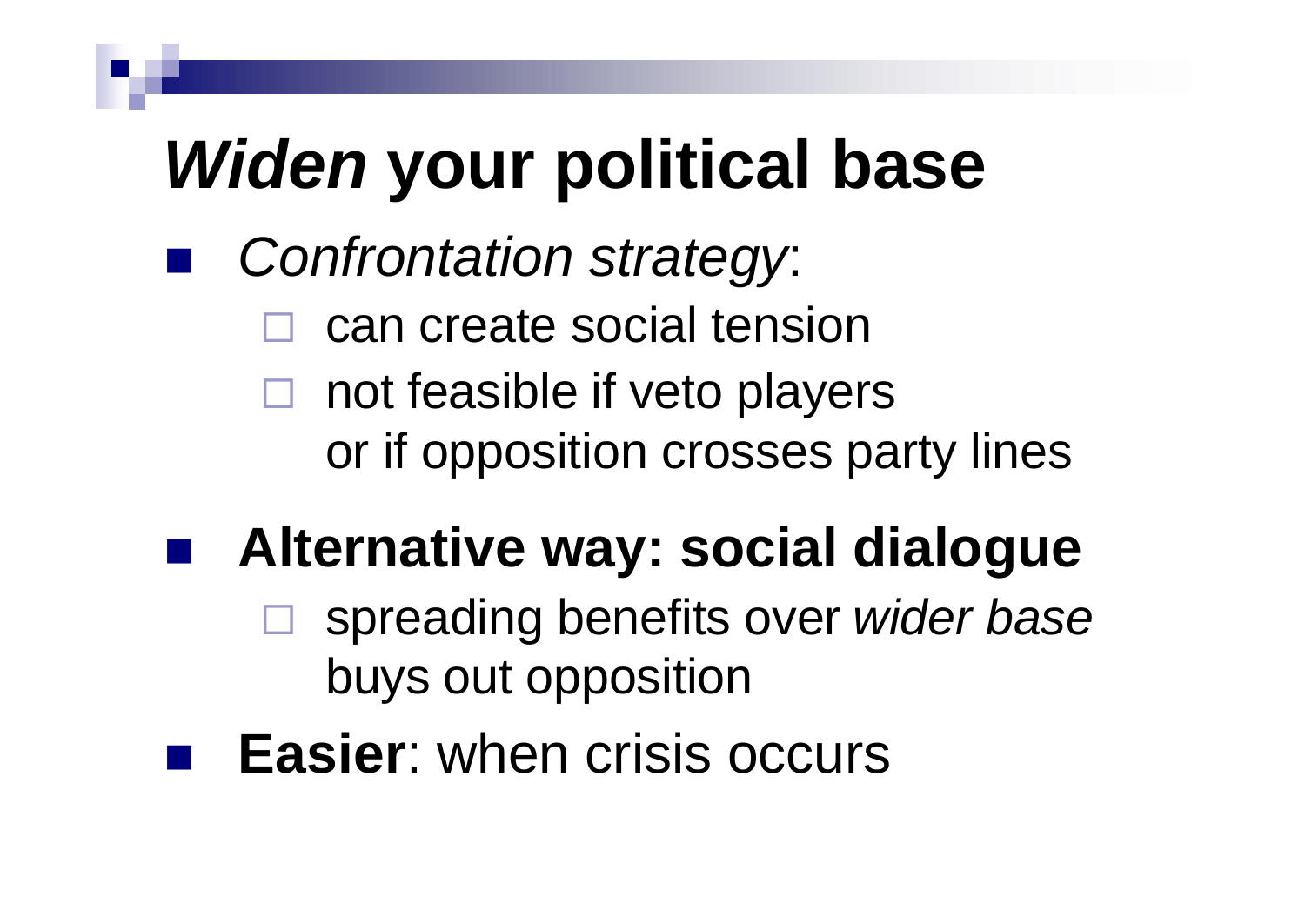### ■ *Flexicurity* in Denmark:

- ® High flexibility on labour market
- $\Box$  Generous unemployment benefits
- □ Coalition government

### **1993**: unemployment peaks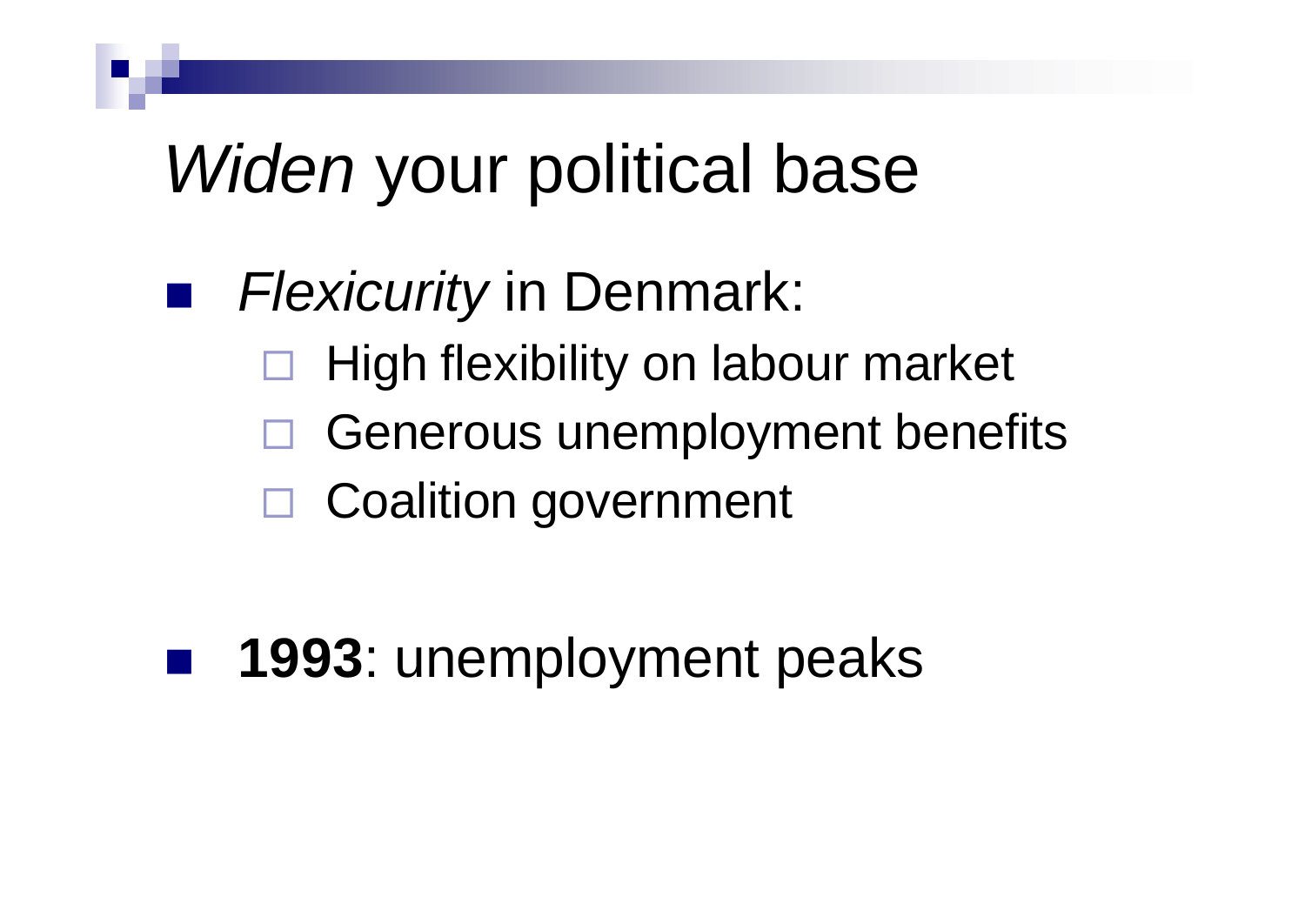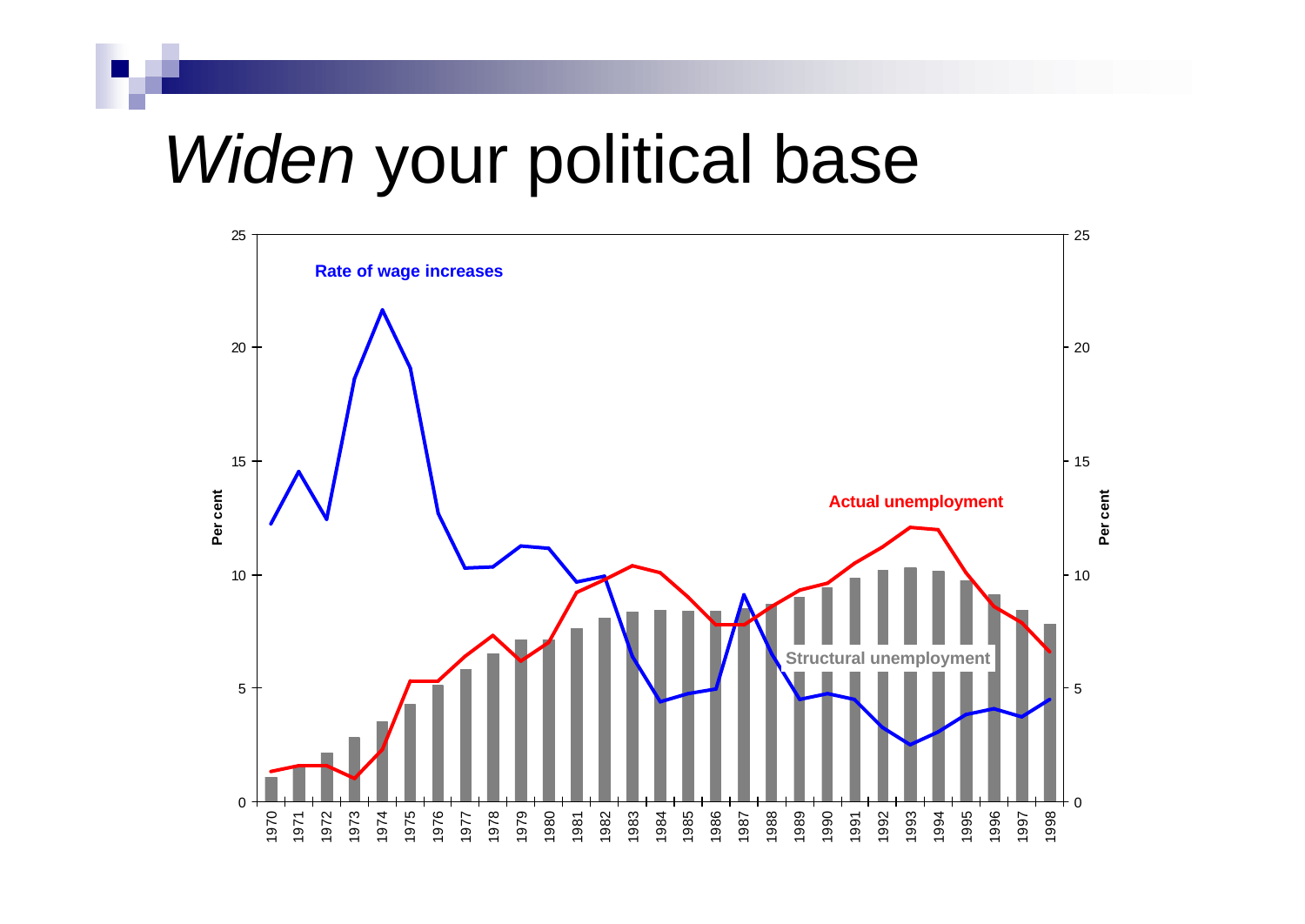### n *Social dialogue*:

□ Successful 1994-1999 reform

### Need to "activate" job search □ Reform: reduced generosity but

- rested on *compromise* (with unions)
- ® **Target**: help least employable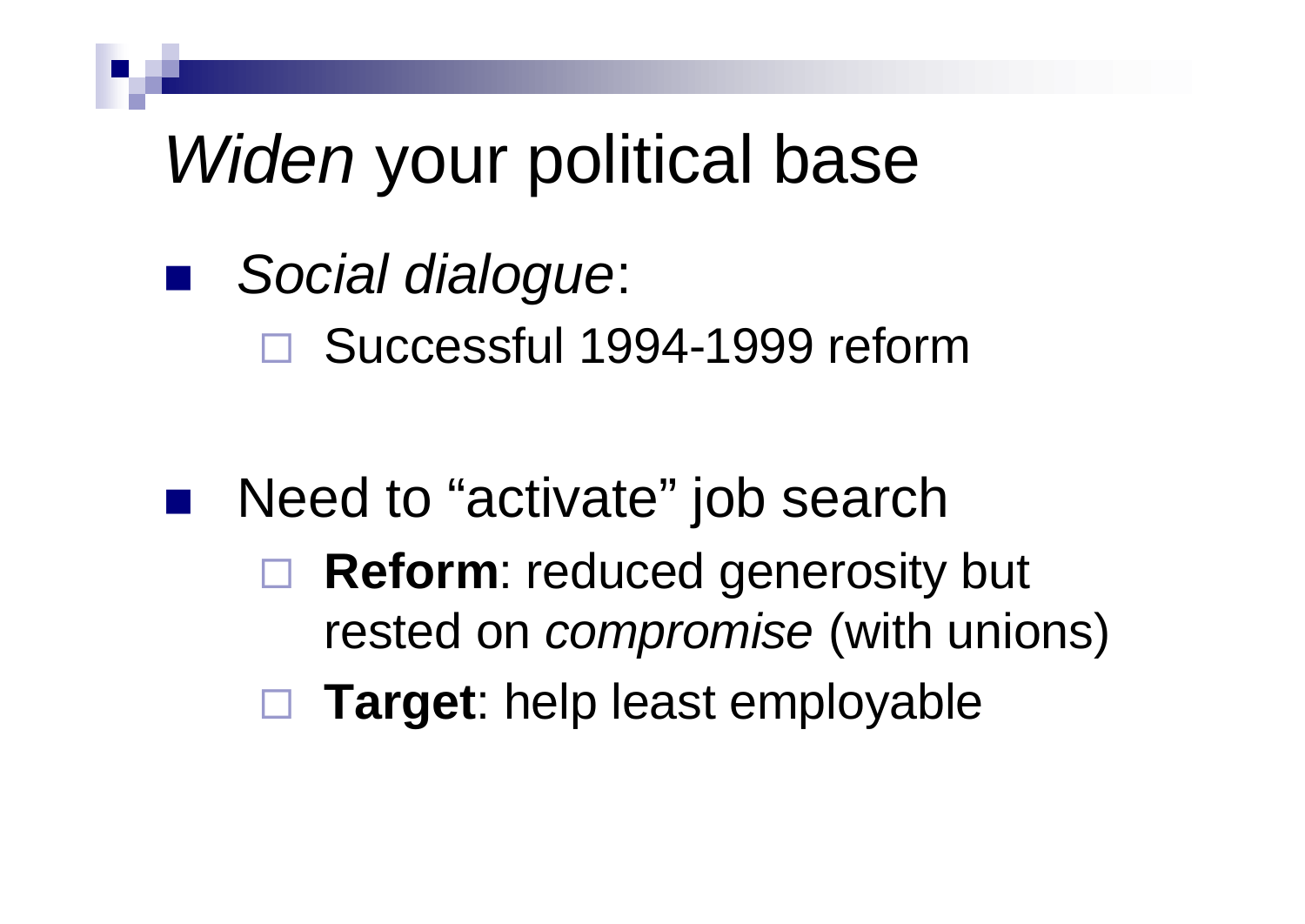- **Transition countries** 
	- $\square$  Many reforms politically difficult

- Widen support:
	- **□ Mass privatisations** (Give-aways)
	- $\square$  Economically costly,

*politically* valuable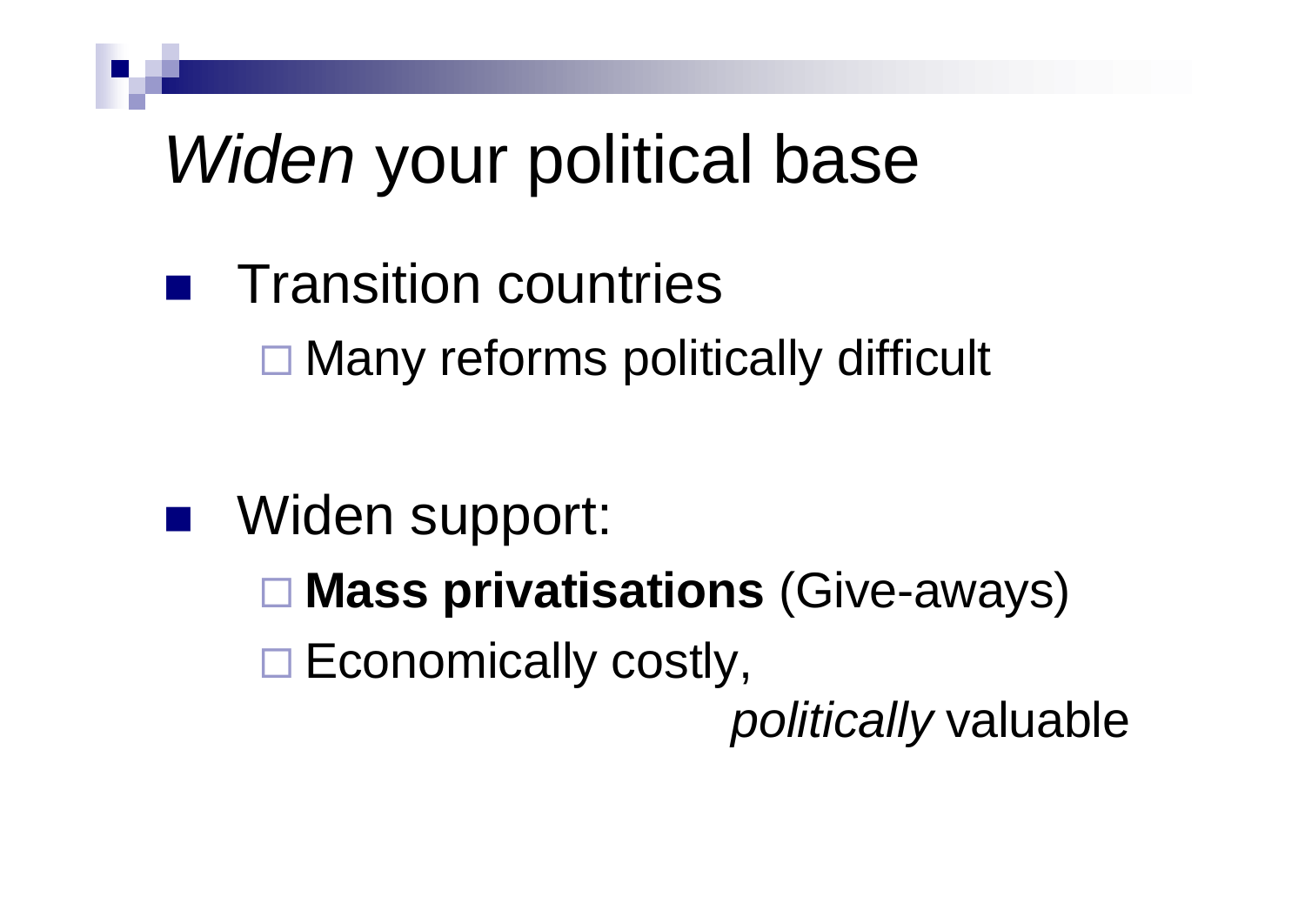#### n Pension reform made successful: **Italy**

|                 | <b>Amato Reform</b> | <b>Berlusconi Proposal</b> | <b>Dini Reform</b> |
|-----------------|---------------------|----------------------------|--------------------|
| 15-19           | $-59$               | $-4$                       | $-8$               |
| $20 - 24$       | $-202$              | $-15$                      | $-27$              |
| 25-29           | $-319$              | $-19$                      | $-33$              |
| 30-34           | $-301$              | $-36$                      | $-43$              |
| 35-39           | $-217$              | $-68$                      | $-40$              |
| 40-44           | $-222$              | $-53$                      | $\theta$           |
| 45-49           | $-148$              | $-55$                      | $\overline{0}$     |
| 50-54           | $-92$               | $-64$                      | $\overline{0}$     |
| 55-59           | $-34$               | $-101$                     | $\overline{0}$     |
| 60-64           | $-6$                | $-8$                       | $\theta$           |
| $65+$           | $-3$                | $\overline{0}$             |                    |
| Workers         | $-1.605$            | $-378$                     | $-151$             |
| <b>Retirees</b> | $-133$              | $\boldsymbol{0}$           | $\boldsymbol{0}$   |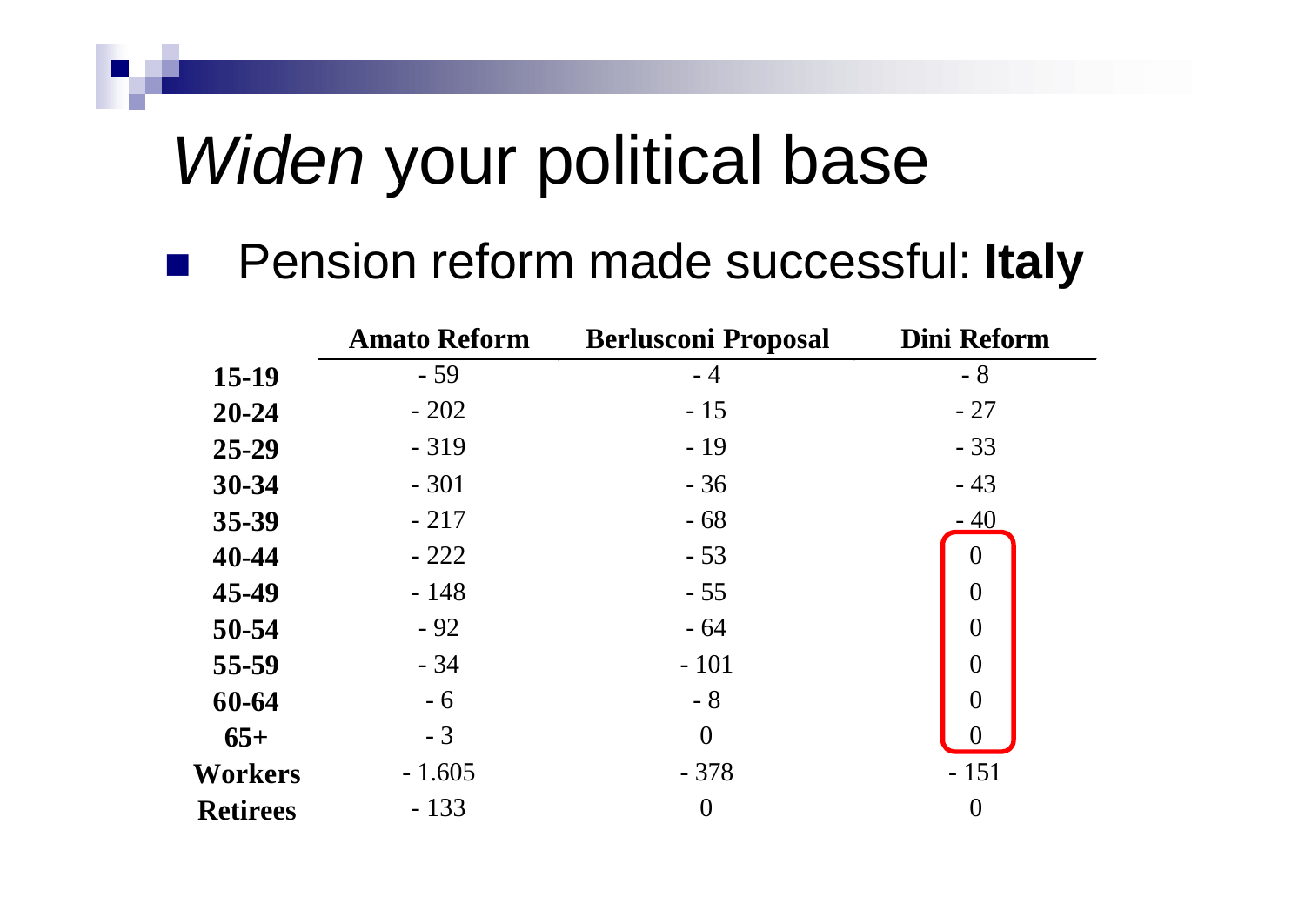#### **Next possible "recipe"**

- **Exploit parliamentary majority**
- Tailor reform to widen political base

### ■ Divide & conquer ® **Divide oppositions** □ Trickle down effects

- **Exploit external constraints**
- n Inform voters (reduce uncertainty)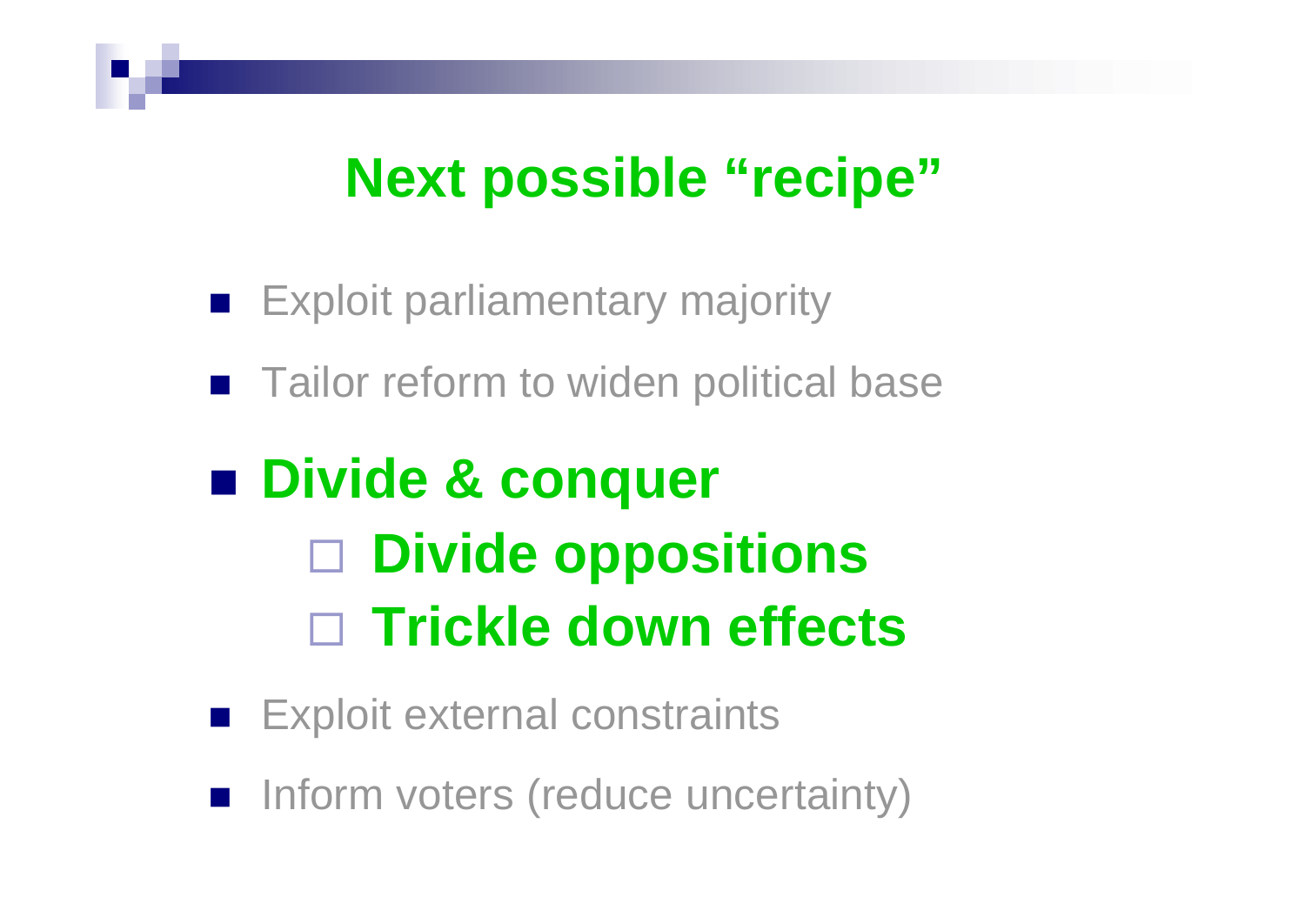## **Divide and conquer strategies**

■ *Buying* opposition may be too costly

**Divide strong entrenched interests**  $\Box$  Target particular sub-group  $\Box$  Not aimed at spreading benefits... …but at concentrating costs □ Reduce rents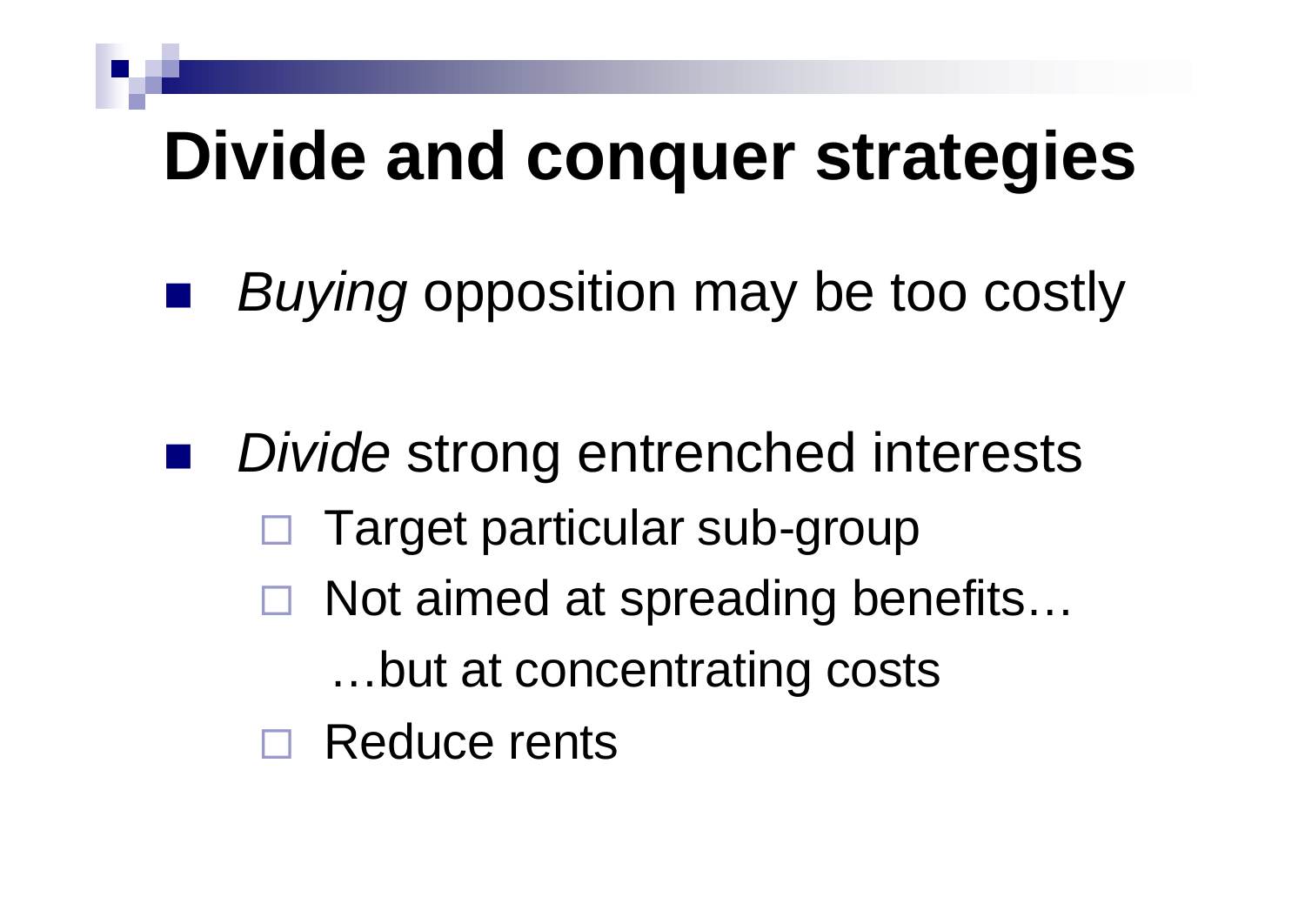## Trickle down effects

- "Divide" assumes *gradualism* 
	- □ Can have *chain reaction* effect with *in* market (e.g. privatise to liberalise)…
	- □ …or *across* markets (e.g. product to labour)
- Increases rewards of other reforms
	- Implement "easy" reforms first (reduced uncertainty, targeted groups)
	- ® Risk: waiting for crisis situations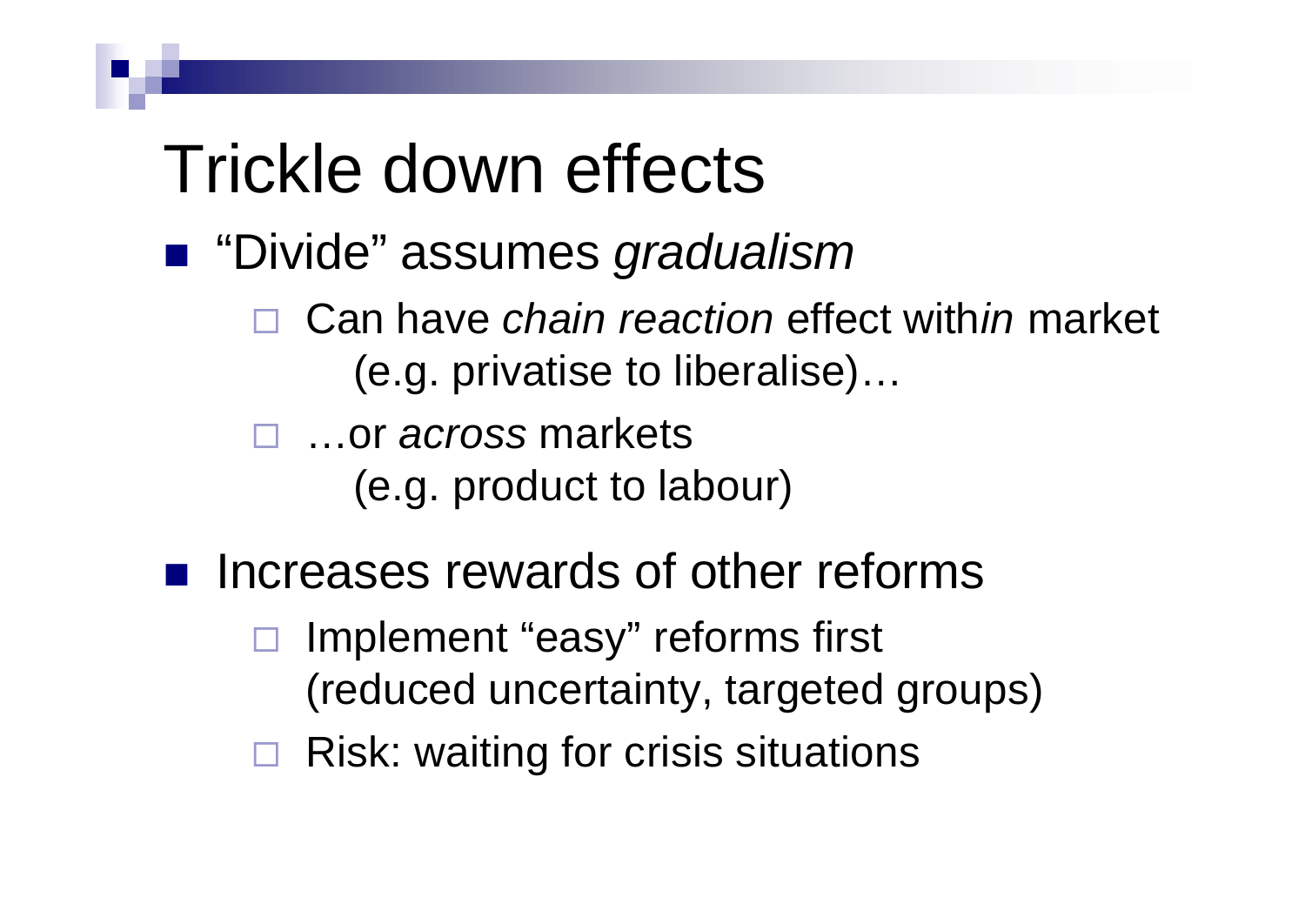## Divide and conquer strategies

- Non manufacturing:
	- Web of common interests
	- Cross political division lines
		- **n** Entrepreneurs / Workers
		- Firms / Regulators
	- Status quo creates constituency Lack of international competition ® Uncertain outcome if liberalisation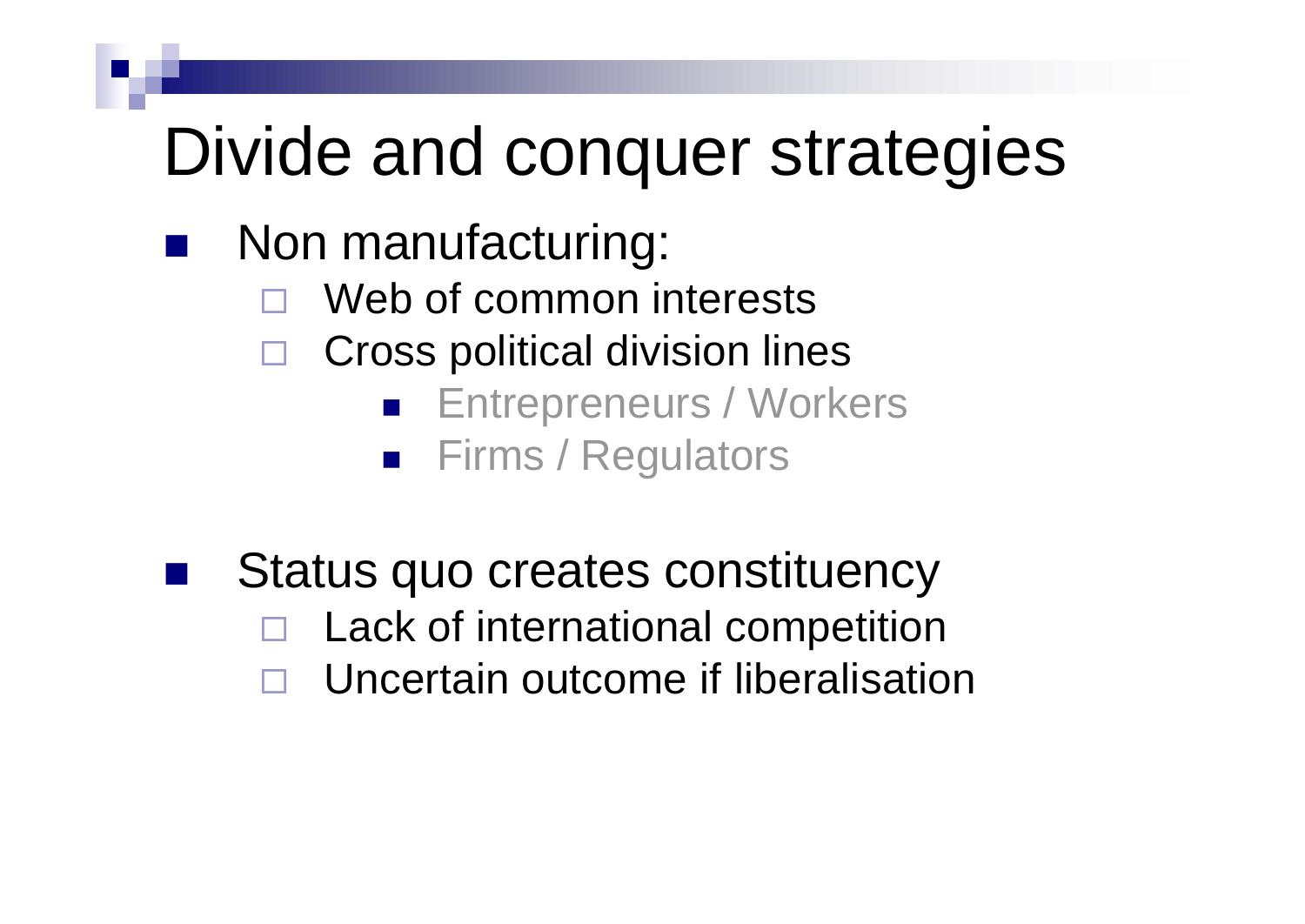## Divide and conquer strategies

| Dependent variable                    | <b>Regulation net of public ownership</b> |          |          |  |
|---------------------------------------|-------------------------------------------|----------|----------|--|
| <b>Explanatory variables</b>          |                                           |          |          |  |
| $Regulariont-1$                       | 0.06                                      | 0.07     | $-0.13$  |  |
|                                       | 7.14                                      | 6.58     | $-5.56$  |  |
| EU membership                         | $-0.03$                                   |          |          |  |
|                                       | $-1.8$                                    |          |          |  |
| $Regularion_{t-1} * EU$ membership    |                                           | $-0.003$ | $-0.004$ |  |
|                                       |                                           | $-0.32$  | $-0.52$  |  |
| <b>Public ownership</b>               |                                           |          | 0.06     |  |
|                                       |                                           |          | 2.71     |  |
| <b>Regulation in trading partners</b> |                                           |          | 0.21     |  |
|                                       |                                           |          | 8.38     |  |

**n** Privatise / corporatise first (Telecom Italia vs France Telecom)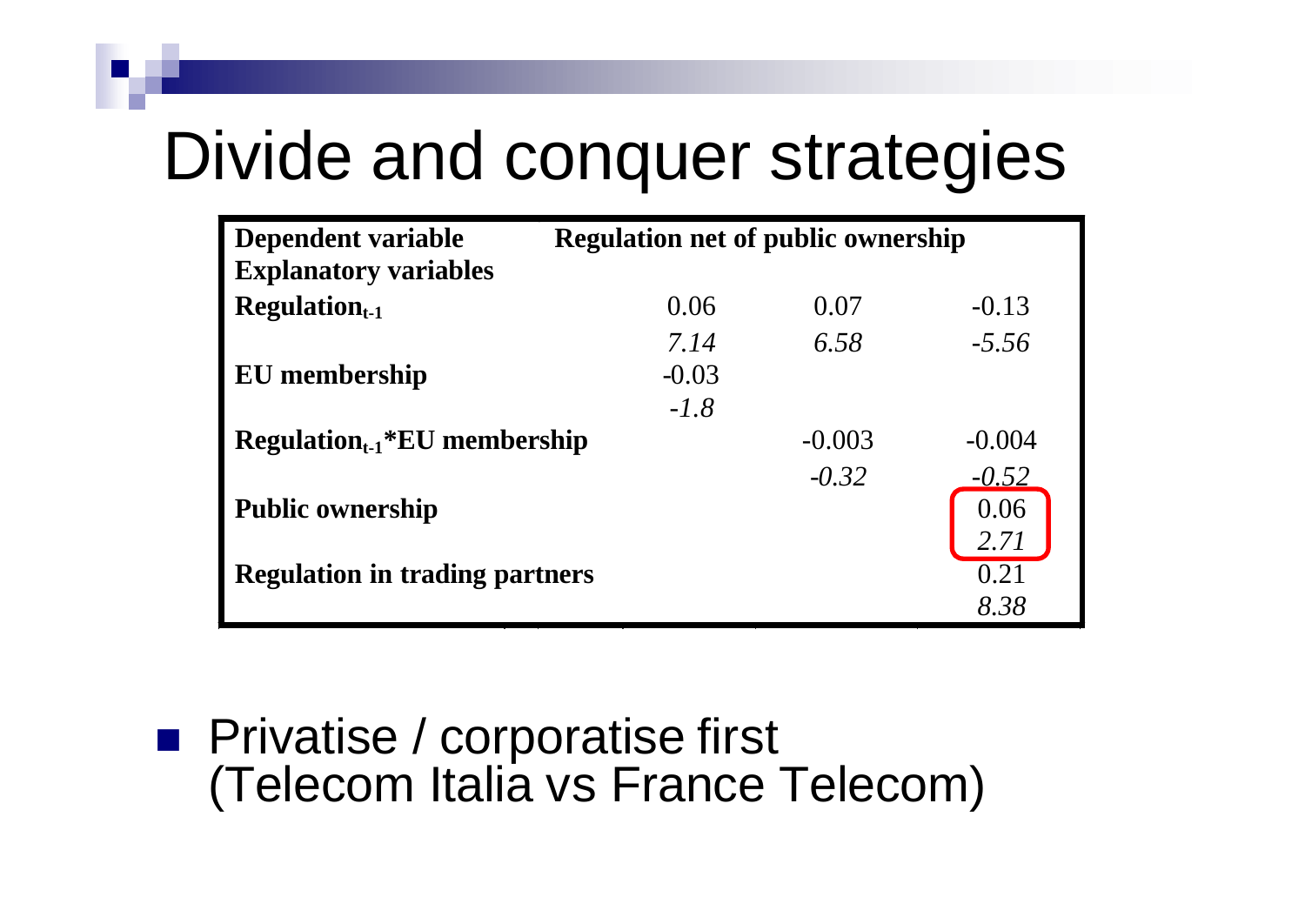### Divide and conquer strategies **n** Break vertical chain: intermediate goods

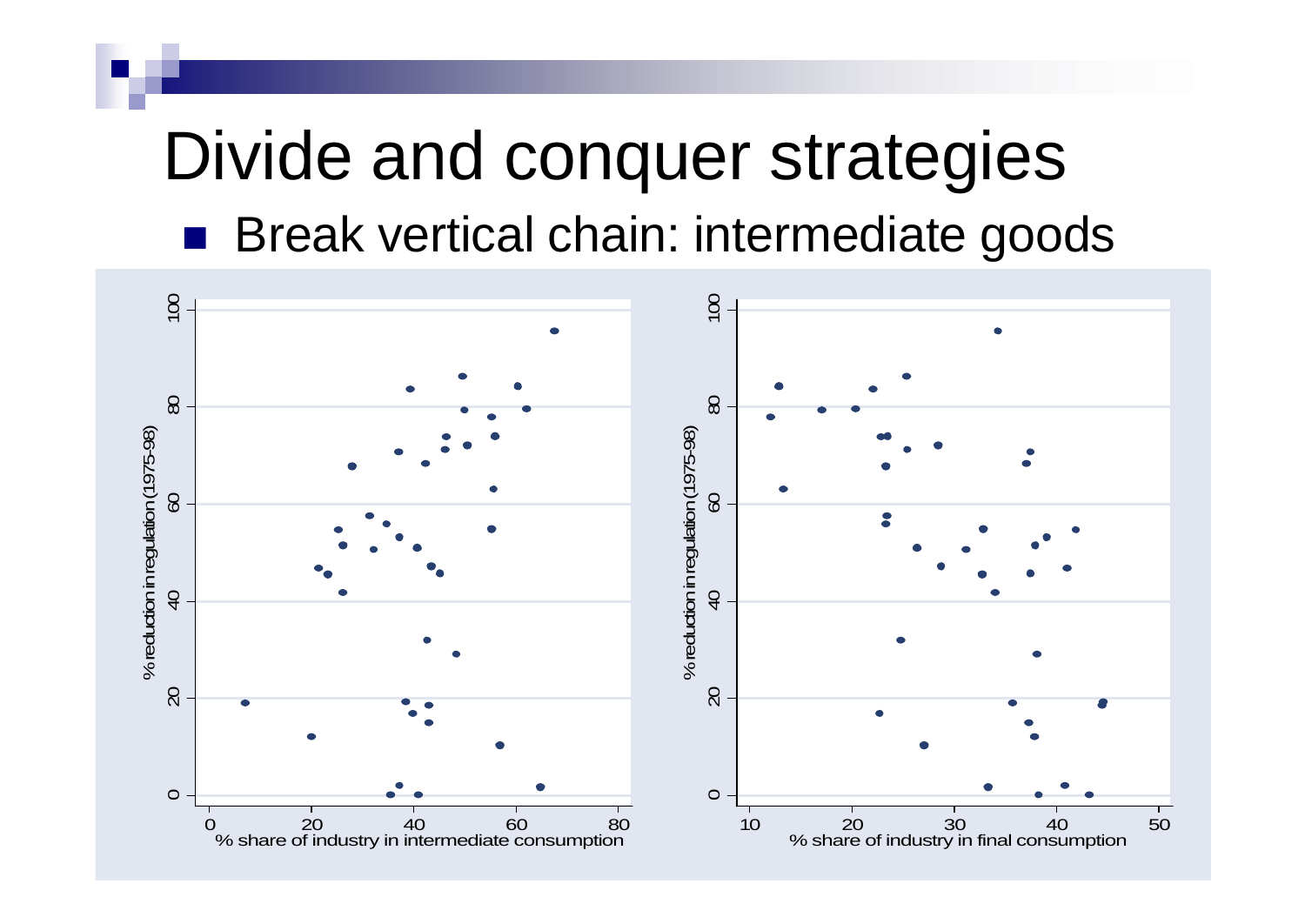# Divide and conquer strategies

#### **n** Labour market:

**□ Spain**: reform of temporary contracts in 1984, of permanent contracts in 1994 and 1997

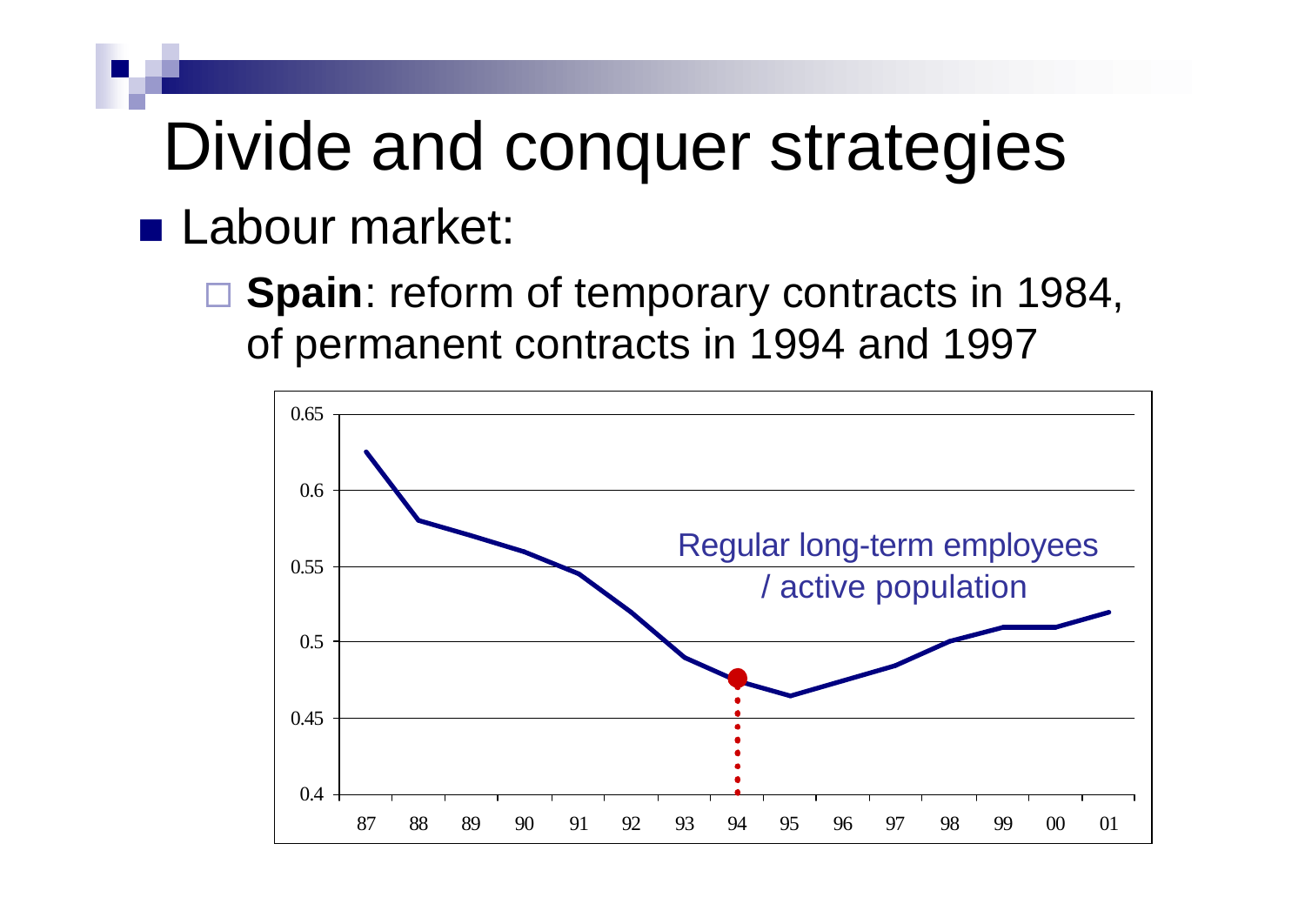# Trickle down strategies

#### Non-manufacturing: open up to trade

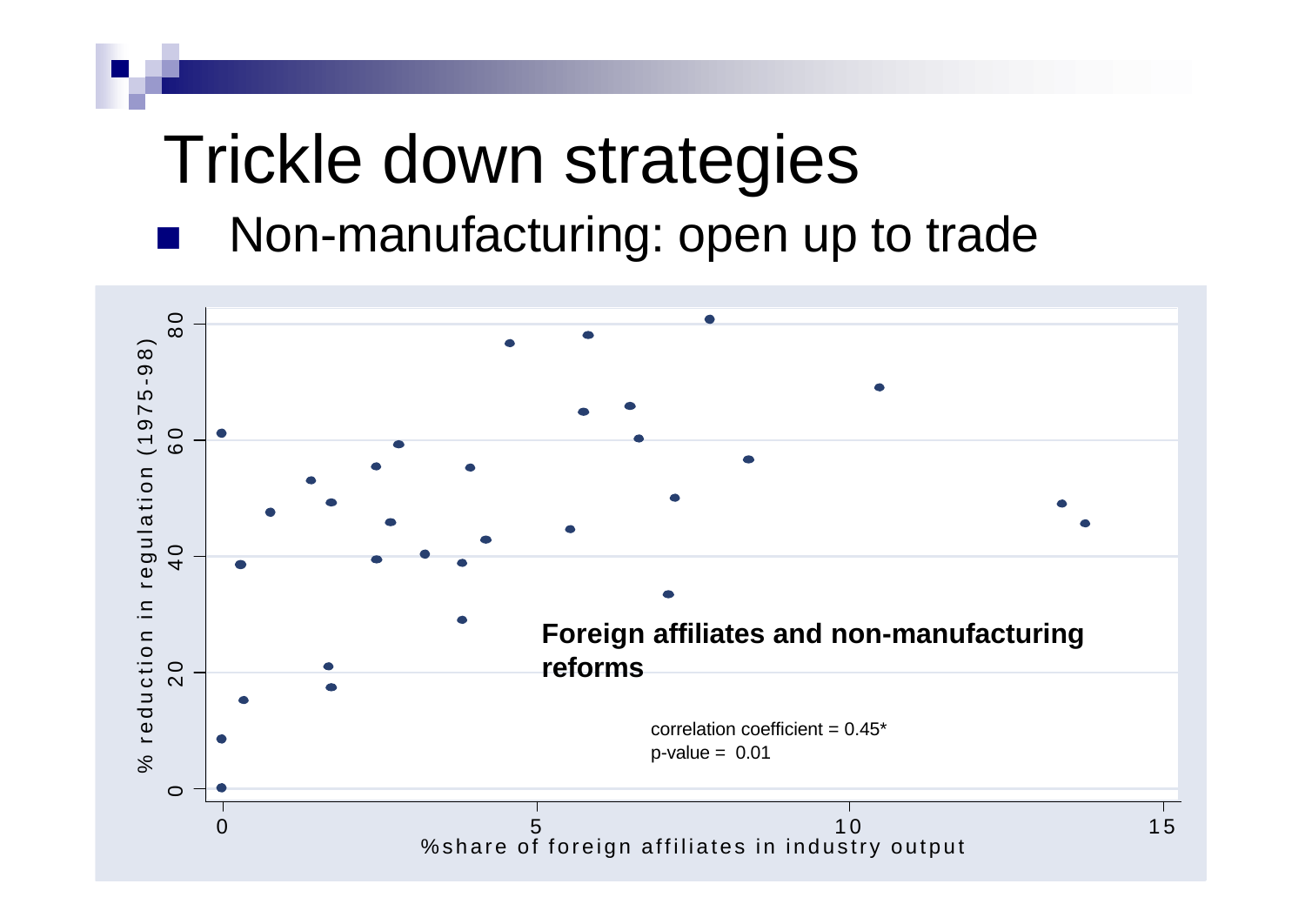### **Next possible "recipe"**

- **Exploit parliamentary majority**
- Tailor reform to widen political base
- Divide & conquer
	- $\square$  Divide oppositions
	- **Trickle down effects**

#### ■ Exploit external constraints

n Inform voters (reduce uncertainty)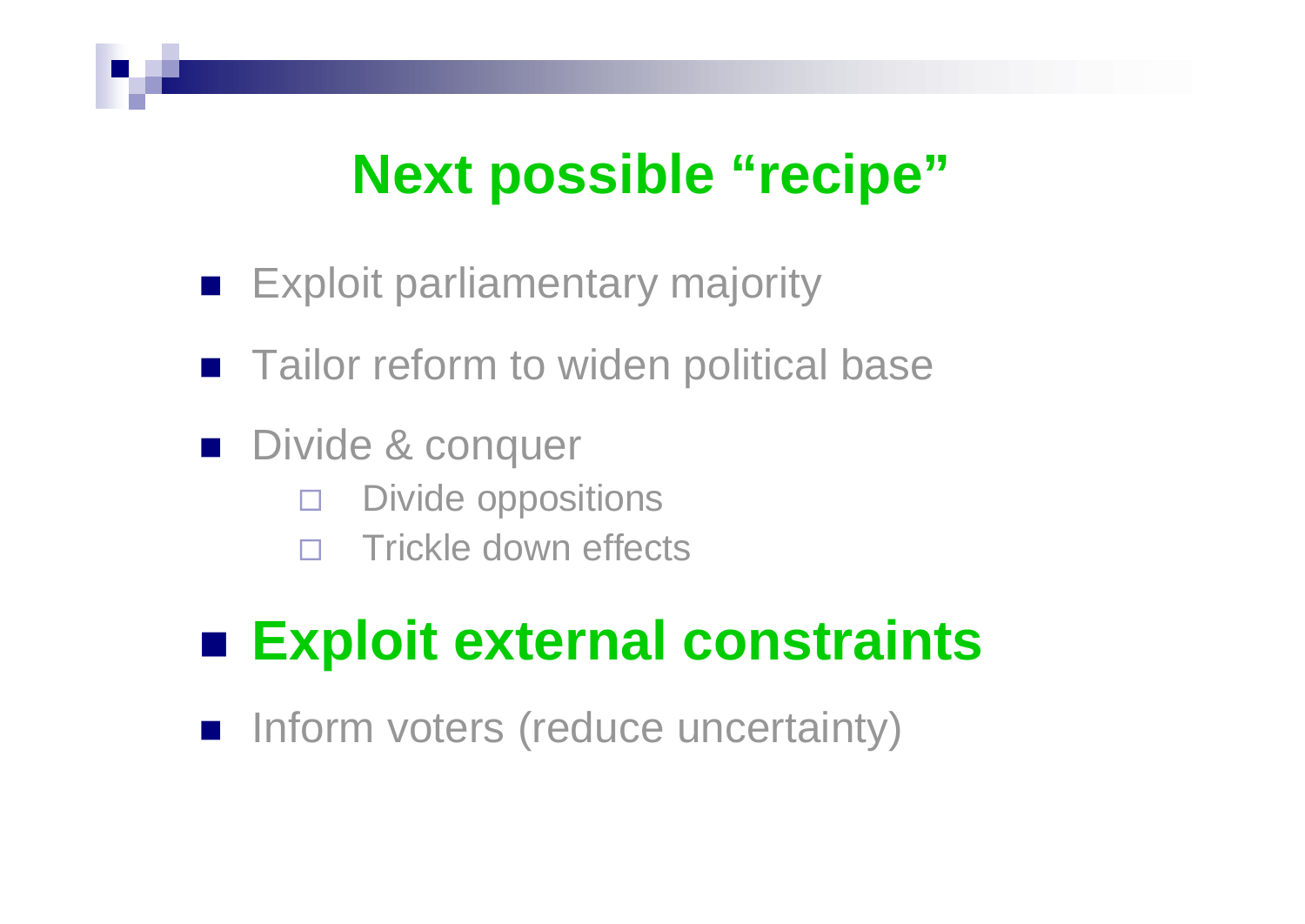# **Exploit external constraints**

#### ■ Fierce opposition

- Politically costly to reform...
- ...appeal to external constraints (WTO, EC)
- Reduces government's accountability

#### **n Idea**: change identity of pressure groups

- Change "bargaining level"
- Web of interests changes as well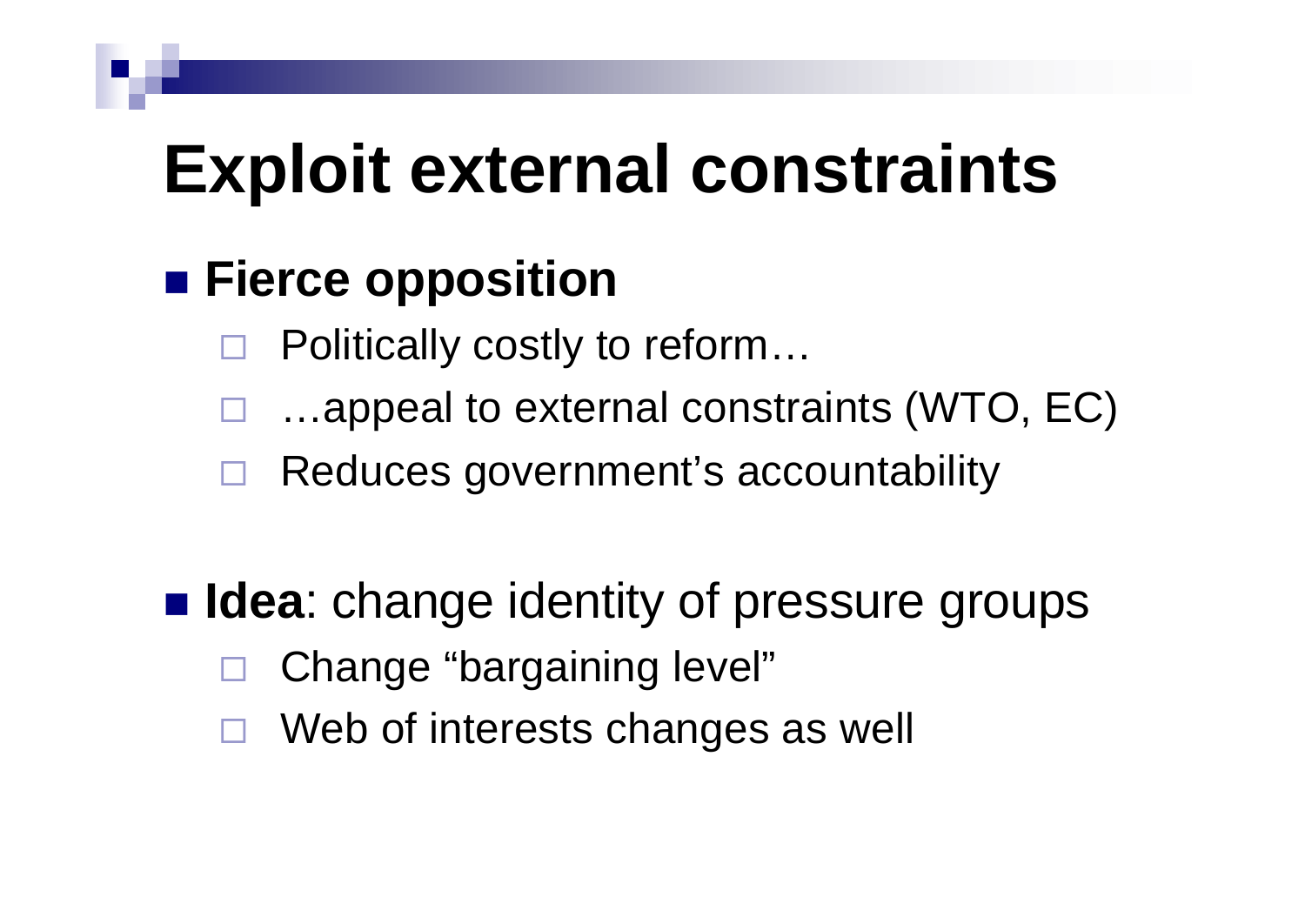# **Exploit external constraints**

### **n** Privatisation of Škoda

- **Political mood: "fear" of foreign ownership**
- ® Most privatisations: **vouchers**
- ® Car producers: need **external support**

#### ■ Czech government

- **Committed** to an efficient privatisation scheme, with VW
- ® Repeatedly **resisted** pressure groups
- ® EU accession: "**external anchor**"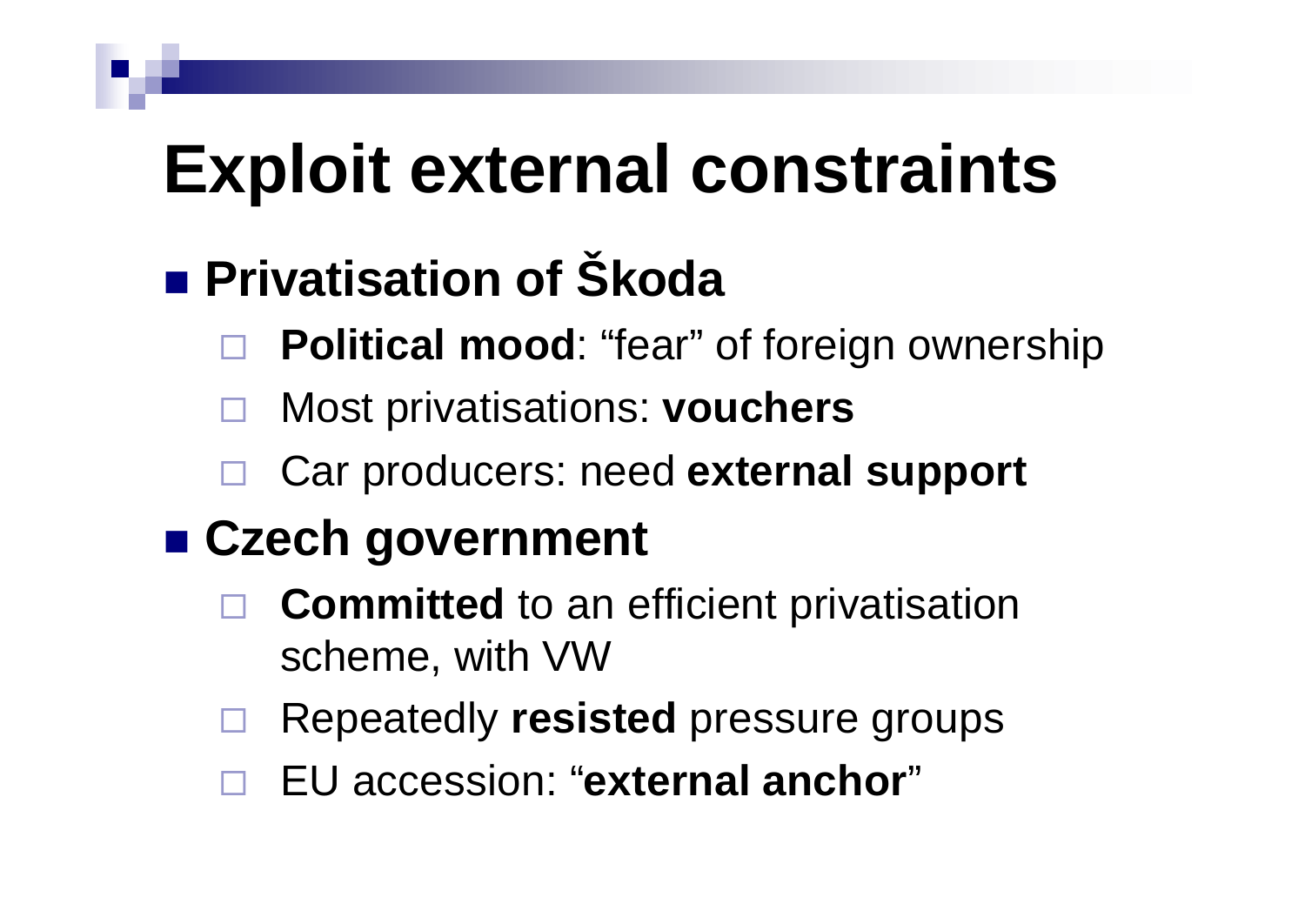# **Exploit external constraints**

#### **■ Privatisation of AvtoZAZ**

- Few privatisations, few reforms
- AvtoZAZ: on the verge of bankruptcy

#### **n** Ukrainian government

- ® Protected *pressure groups*, above population
- ® Privatisation meant to **prevent lay-offs**
- Lack of "external anchor"  $\Rightarrow$  No ability to commit or resist pressures
- ® **Little or no "strategic" restructuring**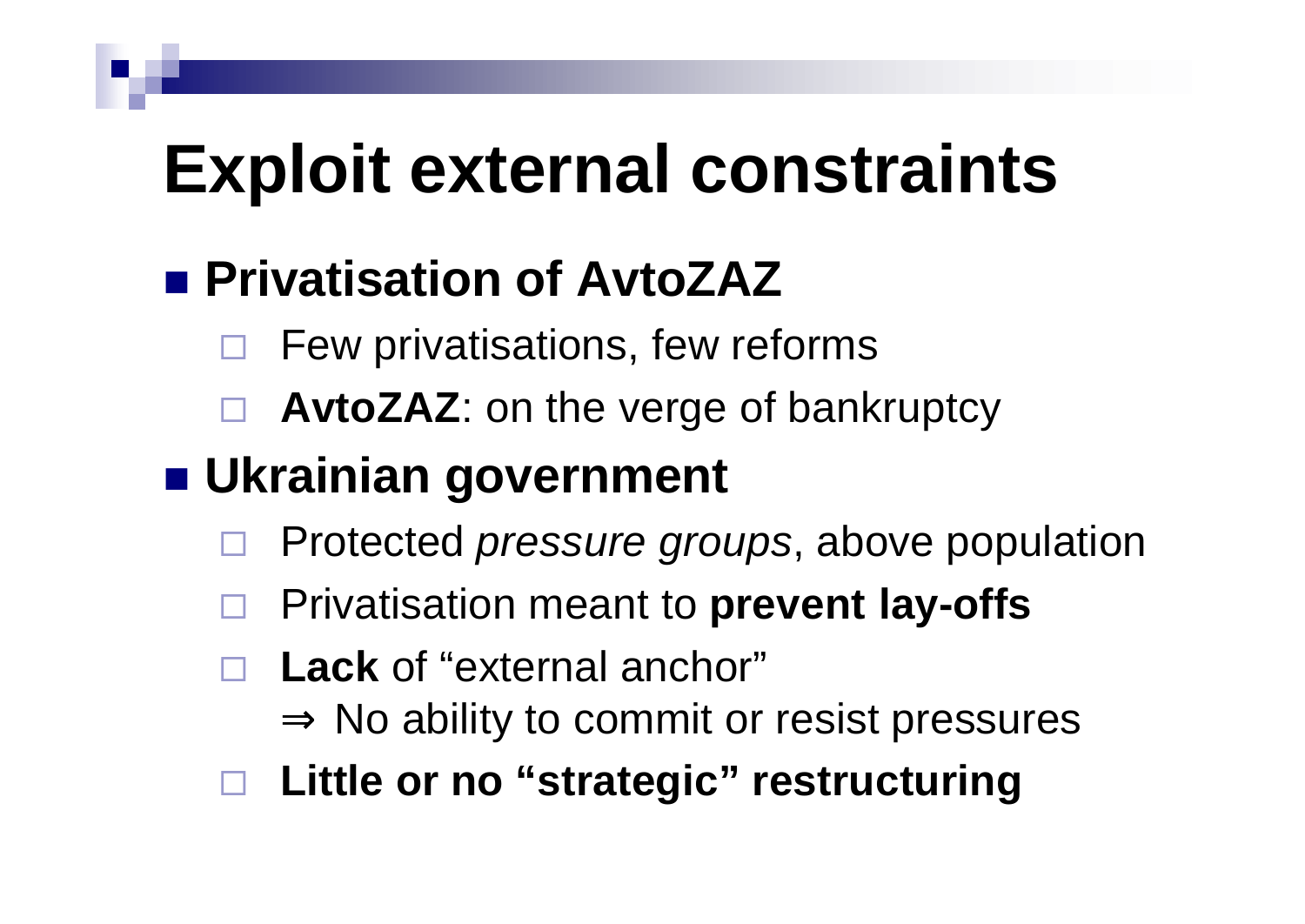#### **Last, but not least**

- **Exploit parliamentary majority**
- Tailor reform to widen political base
- **n** Divide & conquer
	- **Divide oppositions**
	- **Trickle down effects**
- **Exploit external constraints**

### ■ Inform your electorate **(reduce uncertainty)**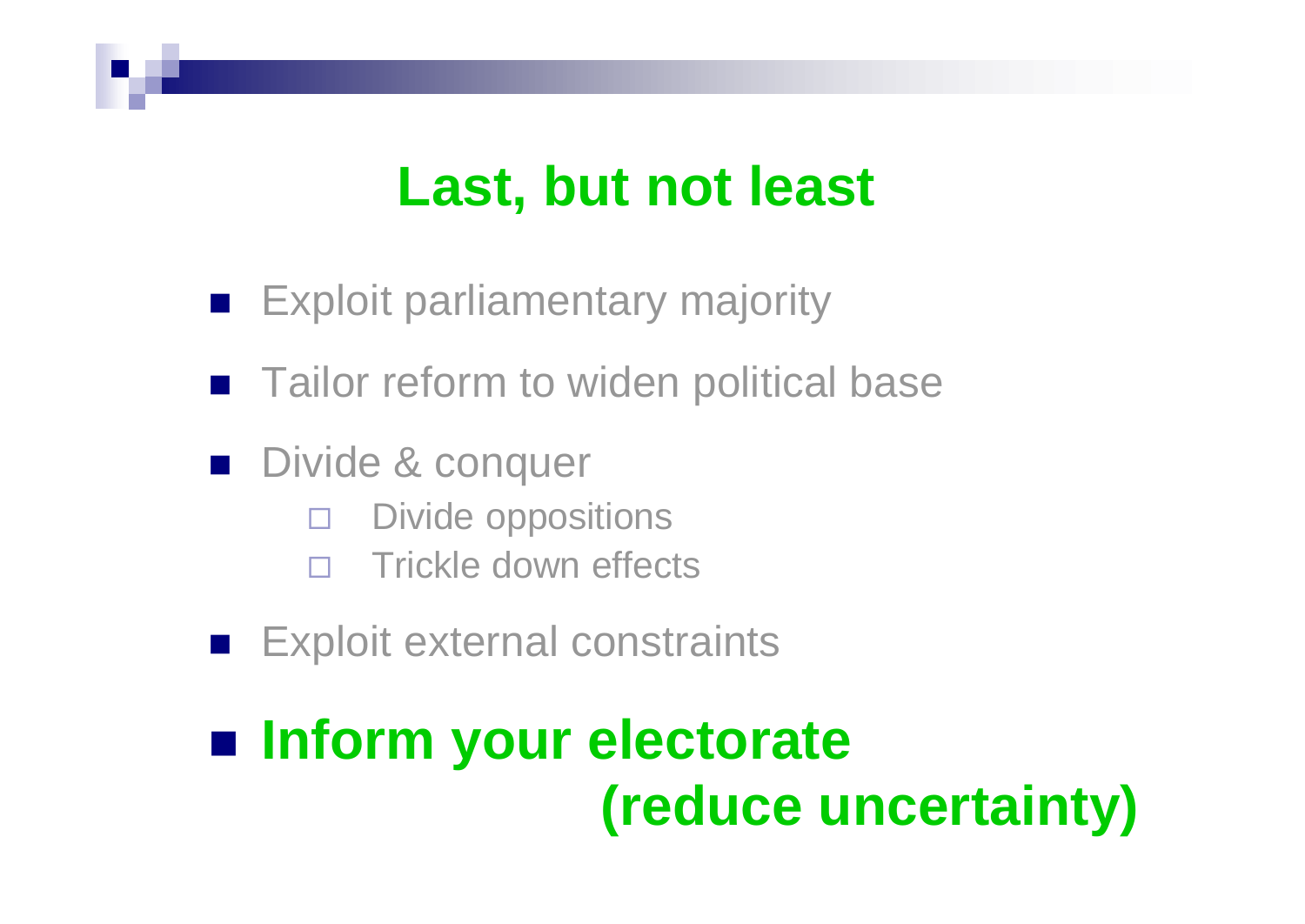# **Inform your electorate**

- **n** Opposition to pension reform
	- *Do you want to shrink the welfare state?*
	- ® Informed: *yes*
	- ® Not informed: *no*
- **n Informing** about costs and benefits changes attitudes
	- Successes in other countries and sectors
	- More difficult when networks, externalities,...